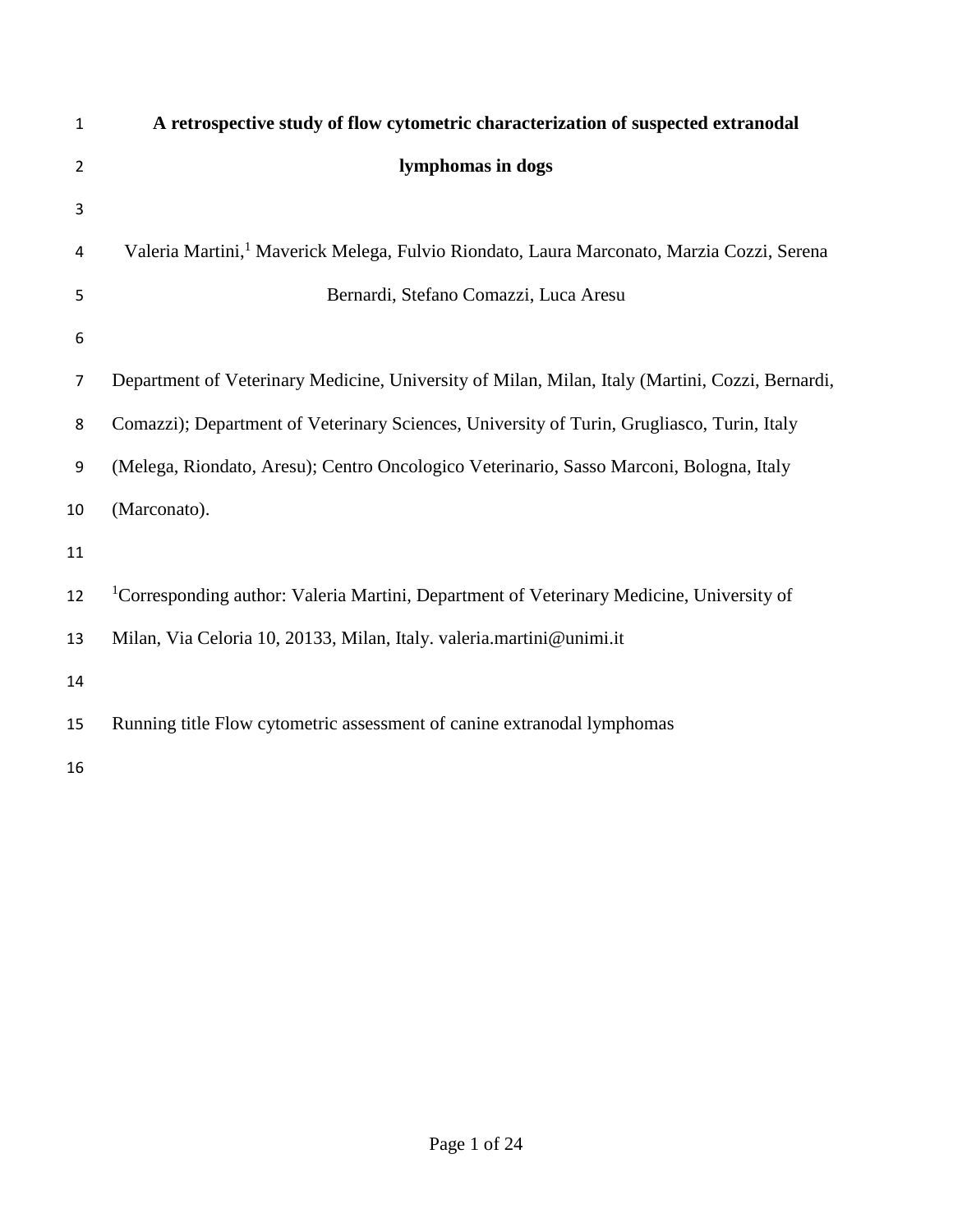**Abstract.** Flow cytometry (FC) is widely applied to characterize and stage nodal lymphomas in dogs because it has a short turnaround time, requires minimally invasive sampling, and allows contemporary evaluation of neoplastic cells in the primary lesion and of blood and marrow involvement. We investigated advantages and limitations of FC in suspected extranodal lymphomas in dogs. The likelihood of obtaining a suitable FC sample was significantly lower for aspirates of extranodal lesions than for lymph node aspirates. However, we noted no differences among different extranodal lesion sites. We also describe FC results for 39 samples compatible with extranodal lymphoma. A dominant population of large cells was easily identified on morphologic FC scattergrams in many cases. Phenotypic aberrancies were frequently present, mainly in T-cell lymphomas. Lymphoma cells were distinguishable from normal residual lymphocytes in >85% of cases, facilitating the quantification of putative blood and marrow involvement by FC. Despite the high percentage of non-diagnostic samples (32 of 73, >40%), we support the inclusion of FC in the diagnostic workup of suspected extranodal lymphomas in dogs, in conjunction with histopathology. Histopathology is the gold standard for diagnosing lymphoma, provides relevant information, including tissue invasion and epitheliotropism, but has a longer turnaround time.

**Key words:** Dogs; extranodal lymphoma; flow cytometry.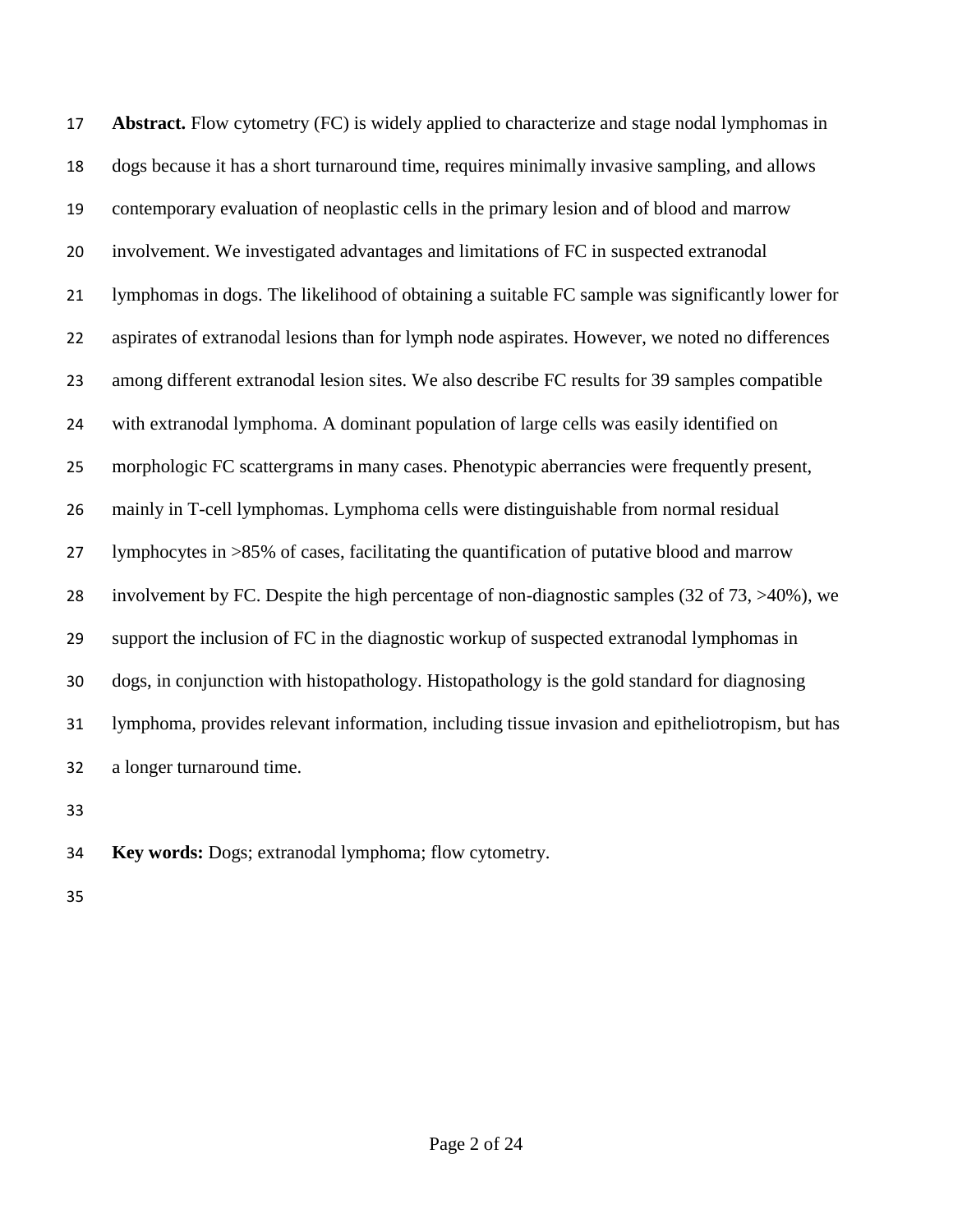#### **Introduction**

 Diagnostic flow cytometry (FC) was introduced in veterinary medicine at the end of the 20th 38 century<sup>35</sup>; the primary use of FC is in characterizing canine hematopoietic neoplasms.<sup>6,27</sup> FC provides useful information in dogs with lymphoma, including phenotype of neoplastic cells,<sup>12</sup> 40 lymphoma subtype,<sup>36</sup> expression of specific markers,<sup>25,26</sup> stage,<sup>20,21,28,29</sup> and presence of minimal residual disease. 1 

 Most FC studies in dogs have focused on nodal lymphoma; only a few reports have 43 characterized primary extranodal lymphomas.<sup>9,11,15,31</sup> Conversely, in human medicine, FC is 44 routinely included in the diagnostic workup of extranodal lymphomas.<sup>3,19,32,34,37,38</sup> In addition, FC is a safe and minimally invasive technique to confirm the diagnosis of lymphoma in cats, a species with a high prevalence of extranodal forms.<sup>14,23</sup> 

 Given these premises, the aim of our retrospective study was to describe FC results in a case series of suspected canine extranodal lymphomas. We initially questioned whether the likelihood of obtaining a diagnostic sample varied between nodal and extranodal forms, and among different extranodal sites. Then, we describe the FC features of a series of cases compatible with extranodal lymphomas, including detailed phenotype and putative tumor burden in blood and bone marrow quantified by FC. For this second aim, we added cases obtained from a second FC database in order to consolidate the dataset.

### **Case selection**

#### **Materials and methods**

 To assess the likelihood of obtaining diagnostic samples, the FC database of the Department of Veterinary Medicine, University of Milan (Milan, Italy) was examined retrospectively from January 2009 to September 2017, and canine cases were extracted. Cases were included if FC

immunophenotyping was requested for a fine-needle aspirate obtained from lesions suspected to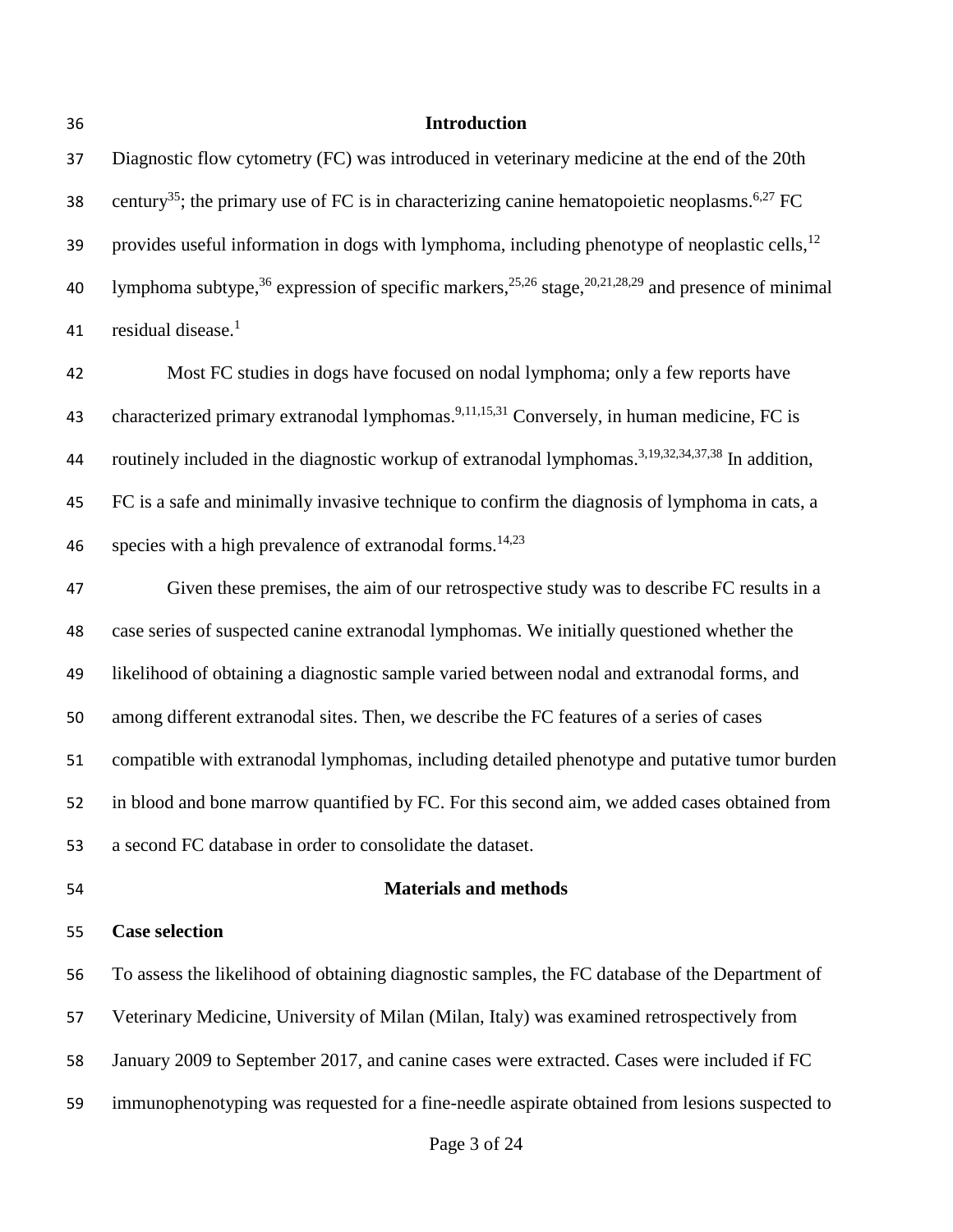be lymphoma at extranodal sites, excluding effusions and lymphoid organs (thymus, spleen, and tonsils). Cases were subsequently excluded if generalized lymphadenopathy was identified or if the nodal status was not reported. For each case, lesion site and FC results were retrieved. FC results were considered consistent with lymphoma if cases fulfilled the following criteria: 1) cytologic evaluation performed prior to FC was compatible or suggestive of round- cell neoplasia, likely of lymphoid origin; 2) well-preserved FC sample, with minimal debris and disrupted cells and minimal hemocontamination; and 3) presence of a dominant lymphoid 67 population sharing a unique morphologic and phenotypic pattern.<sup>5</sup> Hepatic samples were diagnosed as lymphoma only if infiltrating leukemia was unambiguously ruled out. Acute leukemia was suspected if CD34+ cells were detected, whereas chronic lymphocytic leukemia (CLL) was included in the differential if neoplastic cells had a mature morphologic appearance, were small, CD34–, and CD21+, CD4+, or CD8+ on FC. One dog had a proliferation of small mature CD4+ lymphocytes in the liver and was retained in the study. CLL was excluded in this dog based on the following: slight peripheral blood (PB) lymphocytosis, mild enlargement of hepatic lymph nodes (LNs) with all other LNs within normal limits, and/or death from progressive disease within 15 d of the diagnosis, despite corticosteroid therapy. Control canine cases consisted of suspected nodal lymphomas cases extracted from the same FC database, according to the following inclusion criteria: 1) generalized lymphadenopathy; 2) no extranodal lesions; and 3) LN aspirate sent to the laboratory for FC. In a second step, to consolidate the dataset of samples with FC results compatible with extranodal lymphomas, additional cases were included from the FC database of the Veterinary Teaching Hospital, University of Turin (Grugliasco, Italy). For all cases included in this dataset, the referring veterinarians were contacted to retrieve follow-up data.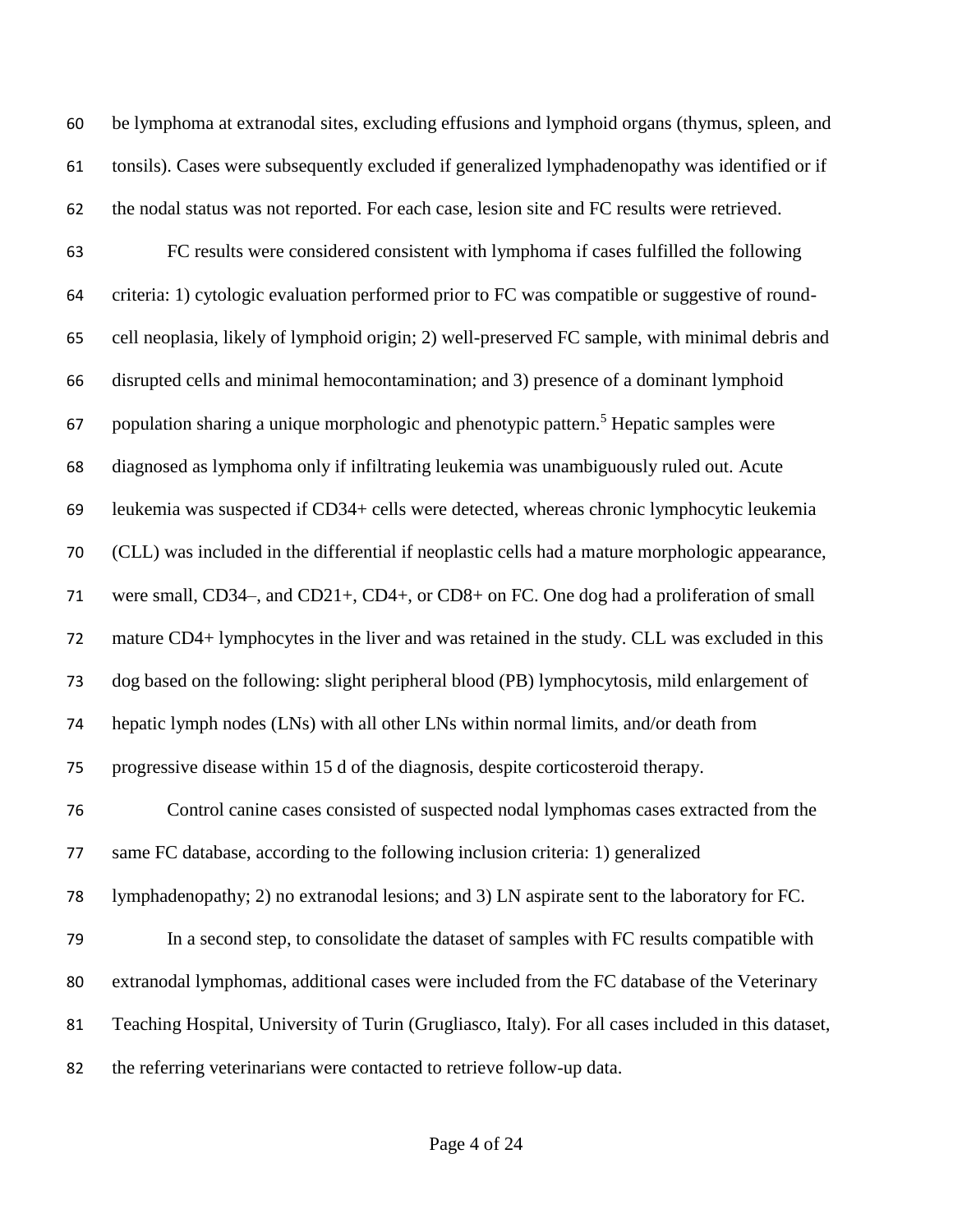All of the dogs were privately owned and sampled for diagnostic purposes with the informed consent of the owners. Thus, specific formal approval by the authors' Institution Committee for Animal Care was not required (protocol 1965-2017, Ethical Committee, University of Turin).

**Flow cytometry**

 FC was performed on tissue aspirates collected in tubes containing 1 mL of a liquid medium (either RPMI-1640 or saline solution). Prior to labeling, sample cellularity was assessed with an automated hematology analyzer (XT-2000iV, Sysmex, Kobe, Japan; or ADVIA 120, Siemens Healthcare Diagnostics, Milan, Italy). Also, a visual inspection was done by the operator, in order to assess the gross quality of the sample and decide whether to perform FC labeling.<sup>23</sup> 

93 Processing for FC was performed as described previously,<sup>12</sup> using different combinations of antibodies (Table 1), with a multicolor approach. For intracellular staining, a permeabilization procedure was performed using either Leucoperm reagents (Serotec, Oxford, UK) following the manufacturer's instructions, or FACS permeabilizing solution 2 (Becton Dickinson, San Josè, 97 CA) as described.<sup>12</sup> Samples were acquired with a FACSCalibur or a Accuri C6 flow cytometer (Becton Dickinson) and analyzed with Cell Quest or CFlow Plus software (Becton Dickinson). Cells were classified as "small" when showing the same FC morphologic properties (forward-scatter [FSC] and side-scatter [SSC]) of residual normal lymphocytes, and as "large" when 2 distinct lymphoid populations were identifiable based on FSC and SSC (normal small lymphocytes and large neoplastic cells). Cases compatible with lymphoma were classified as B cell if cells from the dominant population expressed CD21, CD79a, or CD79b, and did not express any T-cell marker. T-cell lymphomas were identified when cells expressed CD3, CD5, CD4, CD8, or CycD3, and did not express any B-cell marker. Cases were classified as T cell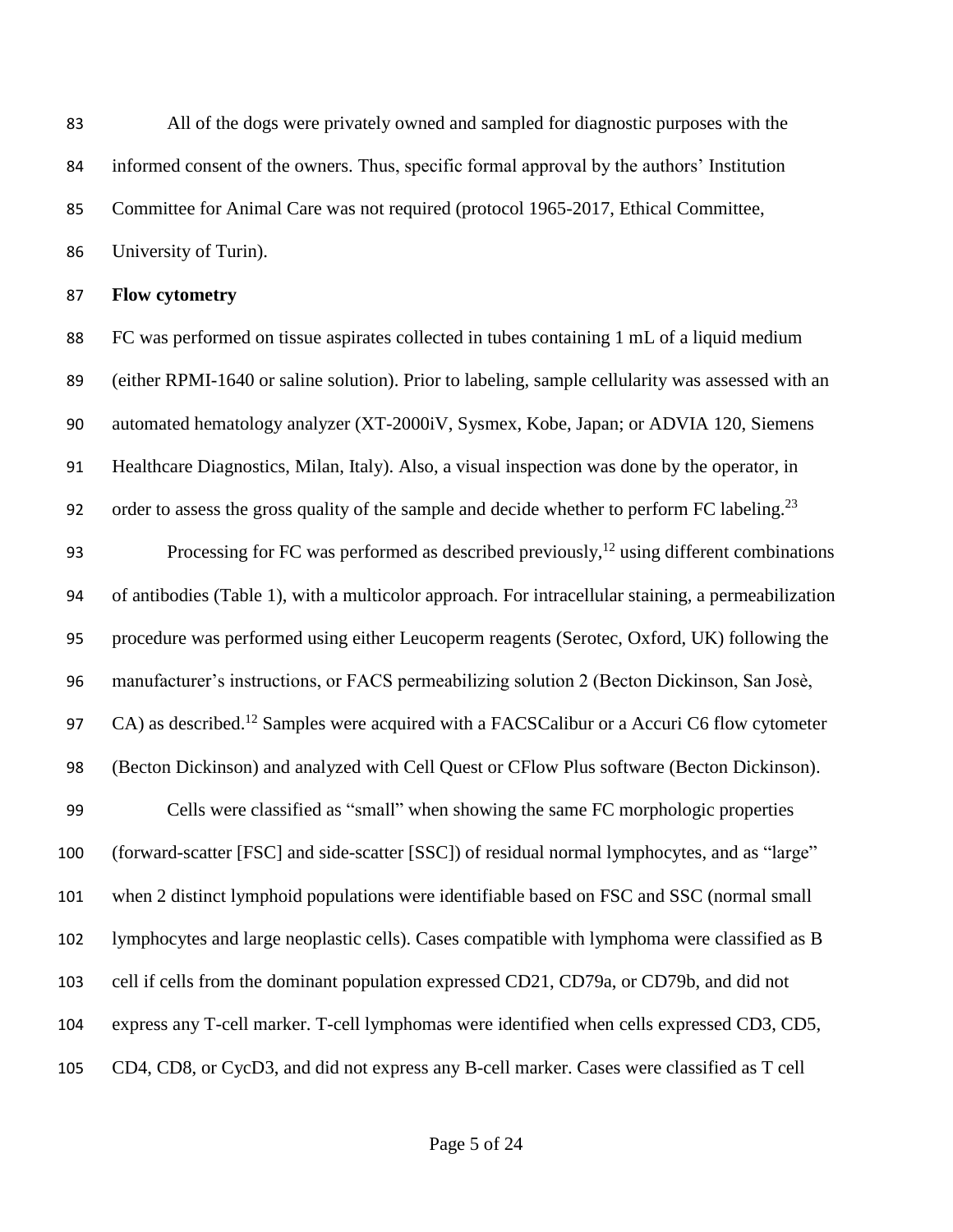when the dominant population expressed concomitantly any T-cell marker and CD21 but not CD45. 22 

| 108 | When available, PB and/or bone marrow (BM) samples collected into EDTA tubes were                            |
|-----|--------------------------------------------------------------------------------------------------------------|
| 109 | also analyzed by FC to quantify the infiltration by putative neoplastic cells. Red blood cells were          |
| 110 | lysed prior to labeling by means of an erythrocyte lysis buffer containing 8% ammonium                       |
| 111 | chloride. Putative infiltration degree was defined as the percentage of nucleated cells showing              |
| 112 | the same FC morphologic and phenotypic characteristics of the dominant population identified in              |
| 113 | the tissue aspirate.                                                                                         |
| 114 | <b>Statistical analysis</b>                                                                                  |
| 115 | For statistical analysis, extranodal lesions were grouped into skin, liver, head and neck, and other         |
| 116 | sites. Contingency tables were prepared, and the Pearson chi-square test was performed to assess             |
| 117 | possible different likelihoods of obtaining a sample suitable for FC assessment by comparing                 |
| 118 | nodal and extranodal samples, and extranodal samples among different sites. Analyses were then               |
| 119 | performed (Statistics v.20.0, SPSS, Chicago, IL). Significance was set at $p \le 0.05$ .                     |
| 120 | <b>Results</b>                                                                                               |
| 121 | Diagnostic yield of nodal and extranodal samples from different sites                                        |
| 122 | Seventy-three canine extranodal samples were retrieved from the FC database of the Department                |
| 123 | of Veterinary Medicine (Milan). Poor cellularity, excessive hemodilution, and high content of                |
| 124 | debris and disrupted cells were the principal limitations affecting the quality of the samples and           |
| 125 | the suitability for FC assessment. Lesions were located in the skin in 33 cases (45%), liver in 13           |
| 126 | (18%), head and neck in 8 (11%), and elsewhere in 19 (26%), including kidney ( $n = 5$ ),                    |
| 127 | cerebrospinal fluid ( $n = 4$ ), bowel ( $n = 2$ ), lung ( $n = 2$ ), and 1 each of the following: anal sac, |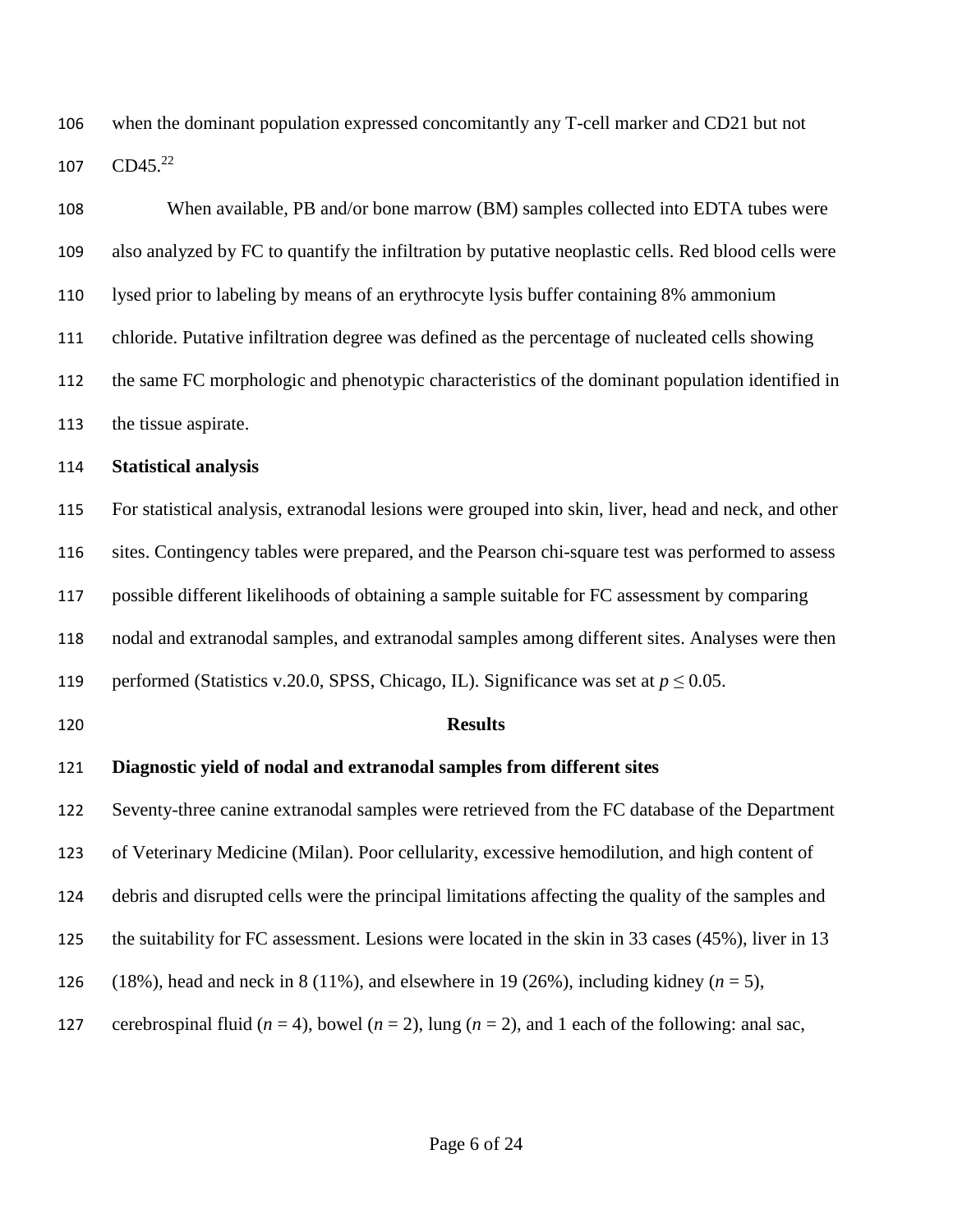joint, pancreas, stomach, peritoneum, and adrenal gland. Forty-one samples (56%) were considered suitable for FC assessment.

| 130 | Considering only the acceptable samples, FC results were compatible with histiocytic             |
|-----|--------------------------------------------------------------------------------------------------|
| 131 | proliferative disease in 3 cases (7%), and 1 case (2%) was suspect for infiltration by CLL       |
| 132 | because a unique population of small mature CD8+ lymphocytes was identified invading liver       |
| 133 | and bone marrow. A mixed population of small lymphocytes was present in 9 cases (22%), with      |
| 134 | large cells accounting for <5% of the population in all instances; because none of the lymphoid  |
| 135 | population was dominant, these samples were considered negative for hematopoietic neoplasia.     |
| 136 | In the remaining 28 (68%) cases, a dominant cell population was identifiable; these samples      |
| 137 | were considered consistent with extranodal lymphoma (Table 2).                                   |
| 138 | The control population consisted of 894 dogs in which nodal lymphoma was suspected. A            |
| 139 | total of 820 cases (92%) were suitable for FC assessment, and 743 cases (91%) were consistent    |
| 140 | with lymphoma (Table 2).                                                                         |
| 141 | The proportion of samples suitable for FC assessment varied significantly between                |
| 142 | extranodal and nodal samples ( $p < 0.001$ ), with the latter being more likely acceptable (odds |
| 143 | ratio: 8.64; 95% confidence interval: 5.14–14.5). The difference was not significant among       |
| 144 | different extranodal sites ( $p > 0.05$ ).                                                       |
| 145 | FC features of extranodal lymphomas                                                              |

 To consolidate the dataset, 11 additional samples consistent with extranodal lymphoma obtained from the Veterinary Teaching Hospital (Turin) were included. Thus, the FC features of 39 cases were described (Table 3). The skin was involved in 16 (41%) dogs, the liver in 9 (23%), and the 149 head and neck in 5 (13%). The remaining 9 (23%) cases involved kidneys  $(n = 3)$ , bowel  $(n = 2)$ , and 1 each in urinary bladder, tibia, lung, and peritoneum. A round cell tumor was suspected in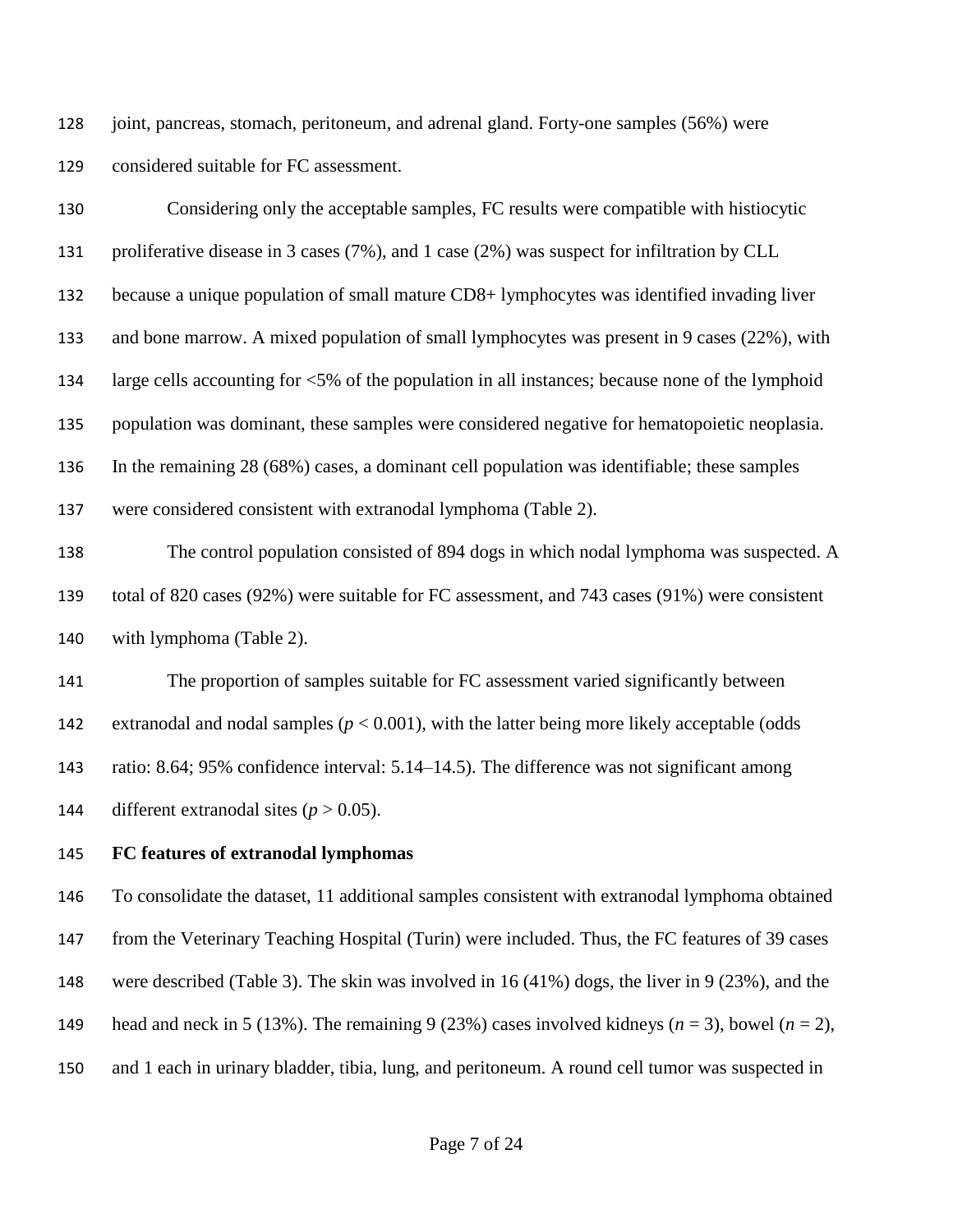| 151 | all cases based on cytologic examination performed prior to FC; histopathology and                  |
|-----|-----------------------------------------------------------------------------------------------------|
| 152 | immunohistochemistry were performed in 9 cases, with a diagnosis of lymphoma.                       |
| 153 | A dominant population of cells was easily identified based on morphologic features (large           |
| 154 | cells) in 25 (64%) cases. Phenotypic aberrancies were commonly found in T-cell lymphomas (20        |
| 155 | cases, 80%), including lack of expression of both CD4 and CD8, discordant expression of pan-        |
| 156 | T-cell markers, expression of CD8 but not of CD3 or CD5, lack of expression of CD45, and            |
| 157 | expression of CD21. In particular, 10 (50%) of these cases had more than 1 phenotypic               |
| 158 | aberrancy. Among suspected B-cell lymphomas, only 1 case (7%) was CD21-CD79+.                       |
| 159 | Interestingly, KIT expression was detected in 2 B-cell lymphomas (14%). In 5 (13%) cases, the       |
| 160 | dominant population was cells with FC properties overlapping those of normal small                  |
| 161 | lymphocytes; the dominant cells were also small and showed no phenotypic aberrancies, with the      |
| 162 | exception of KIT expression in 1 dog.                                                               |
| 163 | Concerning phenotype distribution, the skin was more commonly affected by                           |
| 164 | proliferation of CD45+CD4–CD8– T cells ( $n = 7$ , 44%), the liver by B cells ( $n = 5$ , 56%), and |
| 165 | the head and neck by CD45–T-cell lymphomas ( $n = 3$ , 60%). B-cell proliferation was more          |
| 166 | common in the miscellaneous group ( $n = 5, 56\%$ ).                                                |
| 167 | PB and BM samples were available for FC analysis in 25 and 22 cases, respectively.                  |
| 168 | Putative neoplastic lymphoid cells were present in 15 (60%) PB samples, with a mean infiltration    |
| 169 | level of $20 \pm 24\%$ (median: 8%, min.-max.: 1-79%) and in 9 (41%) BM samples, with a mean        |
| 170 | infiltration level of $14 \pm 17\%$ (median: 4%, min.-max.: 1-37%).                                 |
| 171 | Follow-up data were retrieved for 14 dogs. Lesions involved the skin in 8 cases; head and           |
| 172 | neck in 3; liver, bowel, and kidney in 1 each. Ten (71%) dogs were treated with corticosteroids     |
| 173 | or different chemotherapy protocols and died because of progressive disease, with a median          |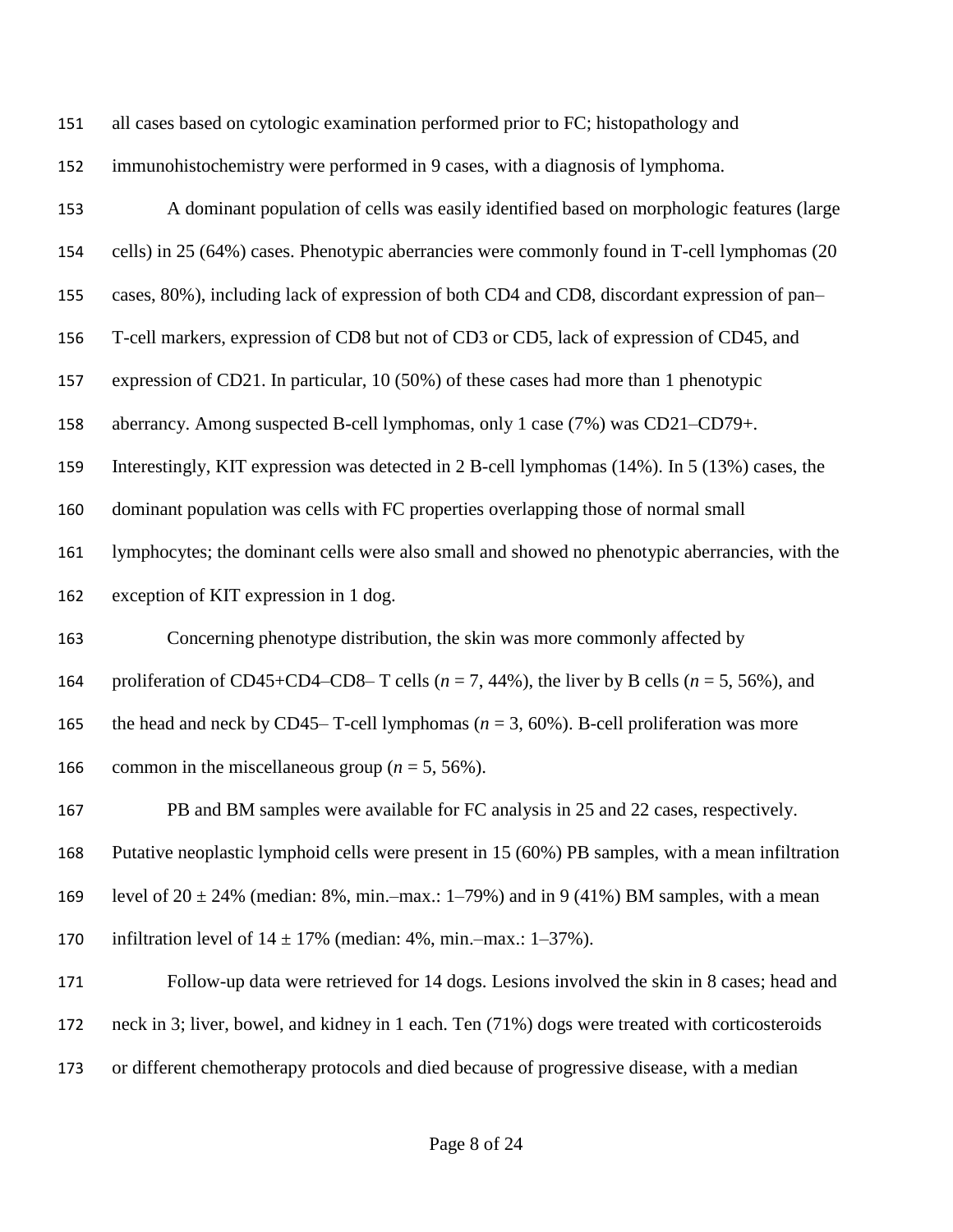survival of 77 d (range: 15–249 d). Two (14%) dogs with cutaneous lymphoma were treated with multi-agent chemotherapy obtaining partial and complete remission and died as a result of lymphoma-unrelated causes after 113 and 603 d, respectively. Two (14%) dogs with tongue lesions received chemotherapy and obtained complete clinical remission; one was still alive after 579 d, the second one died because of lymphoma-unrelated causes after 427 d.

#### **Discussion**

 Approximately half of the suspected extranodal lymphomas included in our study had an intra- abdominal location, and most of them involved the liver, which caused the dominant health issue in these dogs. This was unexpected, considering the low frequency reported in the literature for 183 this lymphoma presentation in dogs.<sup>16</sup> Conversely, cutaneous lymphomas are common, with the 184 epitheliotropic subtype alone accounting for 3–8% of all canine lymphomas.<sup>4</sup> This result can be explained by the preferential use of less invasive sampling when intra-abdominal lesions are present, whereas the skin is more likely to be biopsied. Nevertheless, the presence of mild peripheral lymphadenomegaly may have gone unnoticed by the clinicians in some cases, thereby raising the number of dogs with suspected primary hepatic lymphoma.

 The phenotypes of the dominant cell population identified by FC in our study showed a different distribution between nodal and extranodal samples. As described previously, B cell is 191 the most common phenotype in nodal lymphomas,  $2,36$  and CD4+ phenotype is the most frequent 192 in multicentric T-cell lymphomas.<sup>9</sup> Cutaneous lymphomas are more frequently composed of 193 CD4– T cells with variable expression of  $CD8$ ,<sup>4,24</sup> whereas cutaneous B-cell lymphomas are less common. 7,8 

 Interestingly, the prevalence of a CD45– T-cell phenotype did not vary between nodal and suspected extranodal lymphomas. This phenotype is considered highly suggestive of T-zone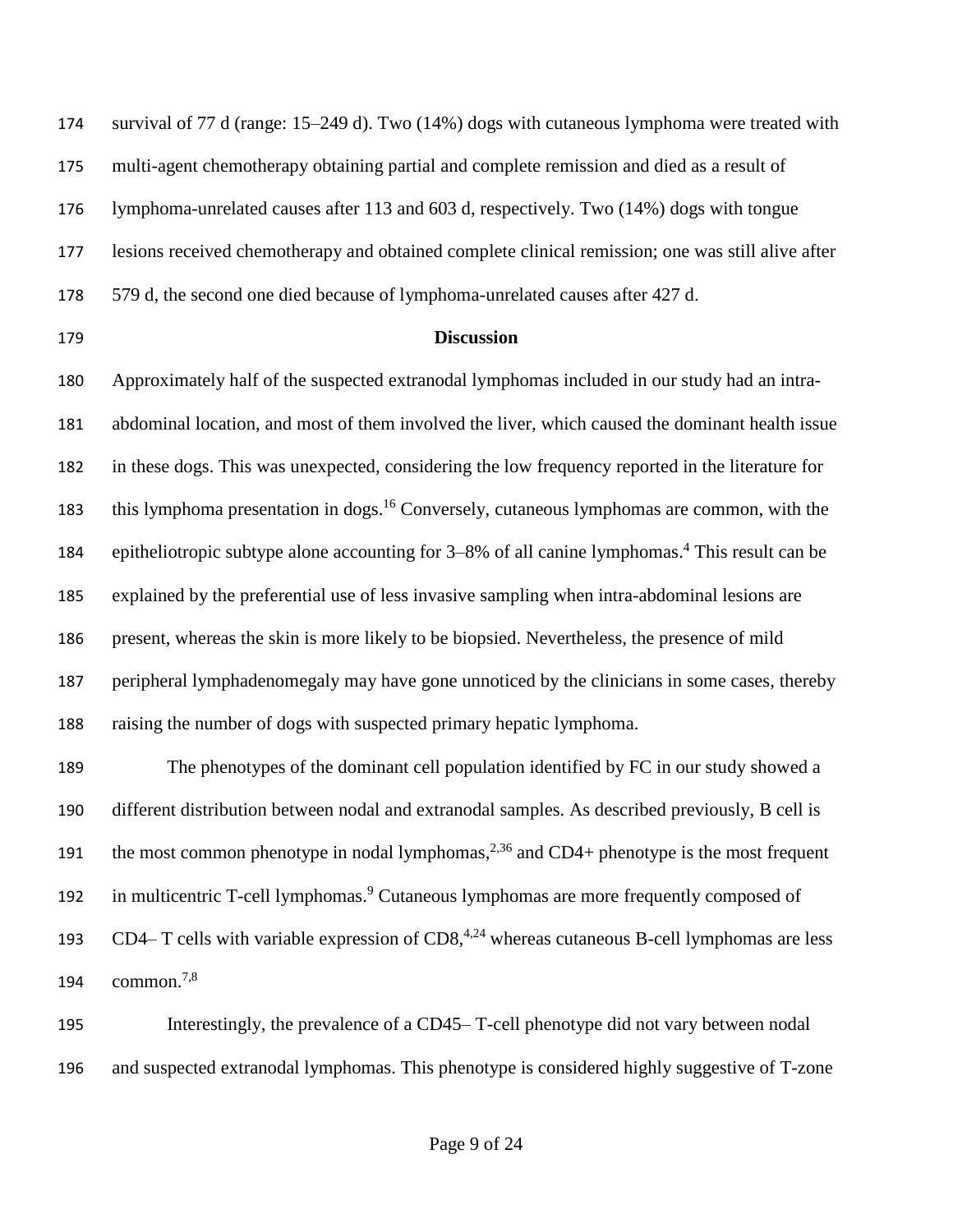197 lymphoma (TZL) in dogs.<sup>22,30,33</sup> Three of 4 CD45– T-cell extranodal lymphomas in our case series were located within the oral cavity, and 2 of them involved the tongue. This has been 199 described as a novel presentation of canine TZL.<sup>15</sup> The remaining CD45– T-cell lymphoma was a peritoneal mass near the spleen. The neoplastic cells in the mass were large based on the FC morphologic scattergram, and expressed CD3 and CD8. Unfortunately, CD5 and CD21 expression was not tested, and cytologic specimens were not available for review. Because cells were large, it is likely that the final diagnosis in this case was peripheral T-cell lymphoma rather 204 than TZL.

 We found that <60% of submitted extranodal samples were suitable for FC assessment, which is considerably lower than the results obtained for nodal samples (>90%). Several possibilities might explain this difference, including discomfort in the sampling procedure given the intra-abdominal location of the lesions, different size and characteristics of the lesion (extranodal tissue thickening vs. gross LN enlargement), different cellular exfoliation from tissues other than nodes, and higher content of debris and parenchymal cells in the extranodal lesions. Further, a greater variety of lesions can affect extranodal sites compared to LN, which is 212 confirmed by the relatively high frequency ( $>20\%$ ) of non-hematopoietic tumors that were encountered among extranodal samples. Finally, other pre-analytical factors may have influenced 214 the diagnostic yield of the samples, as has been demonstrated in canine  $LNs^5$  and nodal and 215 extranodal lesions in cats.<sup>23</sup> Regardless of the underlying causes, the risk of obtaining samples not suitable for FC assessment should be taken into account in the diagnostic workup of extranodal lesions.

 Phenotypic aberrancies were commonly found in the cases consistent with extranodal lymphomas. Phenotypic aberrancies are defined as gross antigen deletions, expression of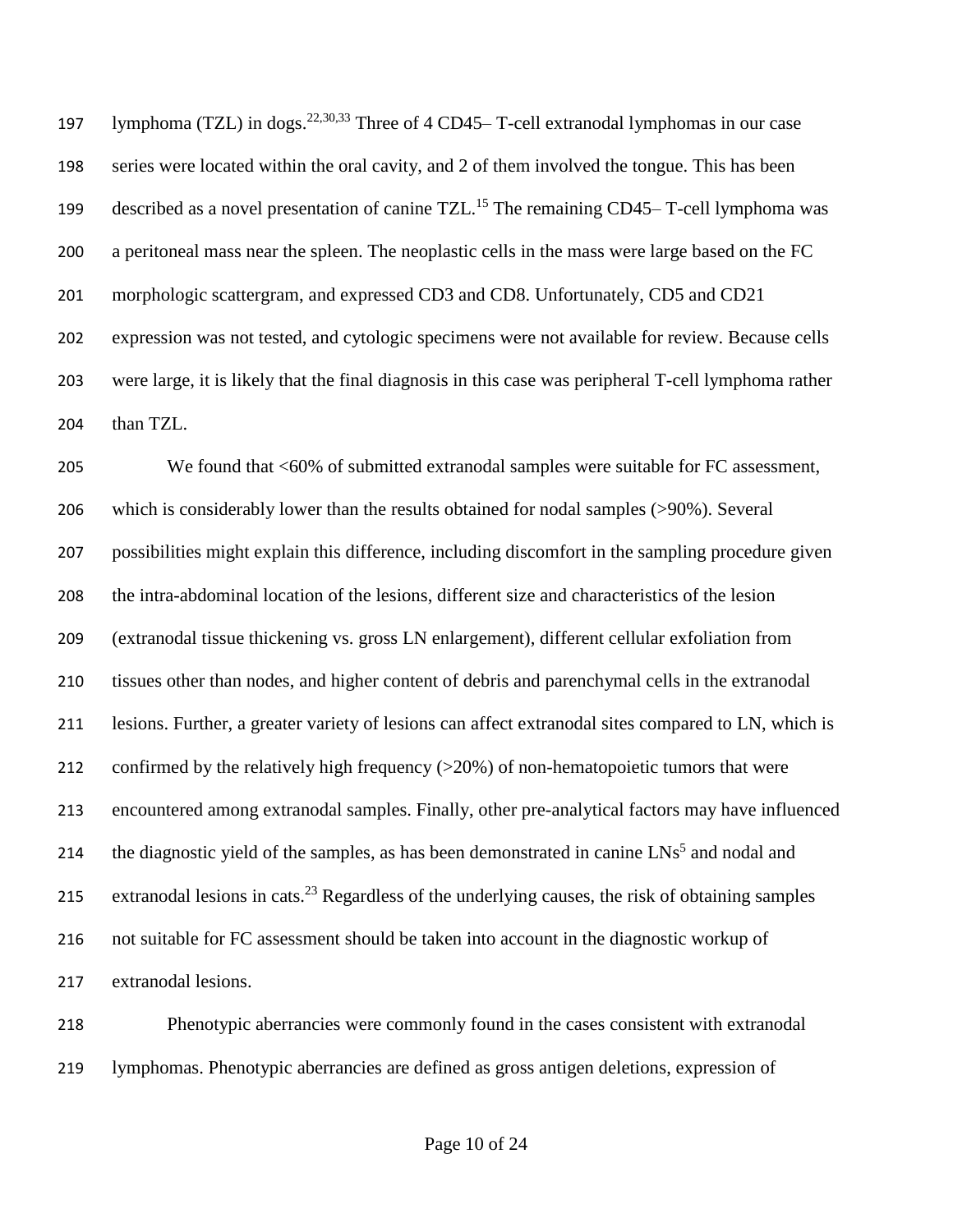| 220 | antigens that are not normally present on the cells, and co-expression or loss of both CD4 and          |
|-----|---------------------------------------------------------------------------------------------------------|
| 221 | $CD818$ In our case series, phenotypic aberrancies were detected in 20 (80%) samples consistent         |
| 222 | with T-cell lymphoma and in 1 (7%) consistent with B-cell lymphoma. Phenotypic aberrancies              |
| 223 | are generally more common in T-cell than B-cell nodal lymphomas, $^{12}$ likely because a larger        |
| 224 | panel of T-cell antigens is tested routinely, allowing more detailed phenotypic definition.             |
| 225 | Conversely, only a few canine B-cell antigens can be tested by FC in dogs. CD79 labeling                |
| 226 | requires permeabilization, and is expensive, time-consuming, and is generally omitted if the cells      |
| 227 | of interest are CD21+. This approach further reduces the number of B-cell antigens tested.              |
| 228 | We recorded KIT expression in 2 cases. KIT expression has been investigated in canine                   |
| 229 | nodal lymphomas, <sup>13</sup> and the activity of masitinib, a tyrosine kinase inhibitor, has been     |
| 230 | documented in 10 dogs with epitheliotropic lymphoma, although none of them expressed KIT by             |
| 231 | immunohistochemistry. <sup>17</sup> Further studies are needed to assess the possible clinical and      |
| 232 | therapeutic significance of KIT expression in canine extranodal lymphomas.                              |
| 233 | We found high percentages of putative neoplastic cells in PB and BM of dogs with                        |
| 234 | suspected extranodal lymphoma, which supports the utility of assessing infiltration of these 2          |
| 235 | tissues in extranodal lymphomas. We did not consider clinical and prognostic significance in our        |
| 236 | study. FC has optimal diagnostic performance in staging canine large B-cell lymphoma, <sup>28</sup> but |
| 237 | validation in other lymphoma subtypes is still lacking. However, large cells or phenotypic              |
| 238 | aberrancies are not present in PB from healthy dogs. <sup>10</sup> Thus, we have confidence in the      |
| 239 | specificity of the results obtained for FC staging for most of the cases included in our study. A       |
| 240 | small subset of cases had a dominant population of small cells without phenotypic aberrancies in        |
| 241 | the primary extranodal lesion; thus, the cells with the same morphologic and phenotypic                 |
| 242 | properties detected in PB and BM may represent either infiltrating neoplastic cells or                  |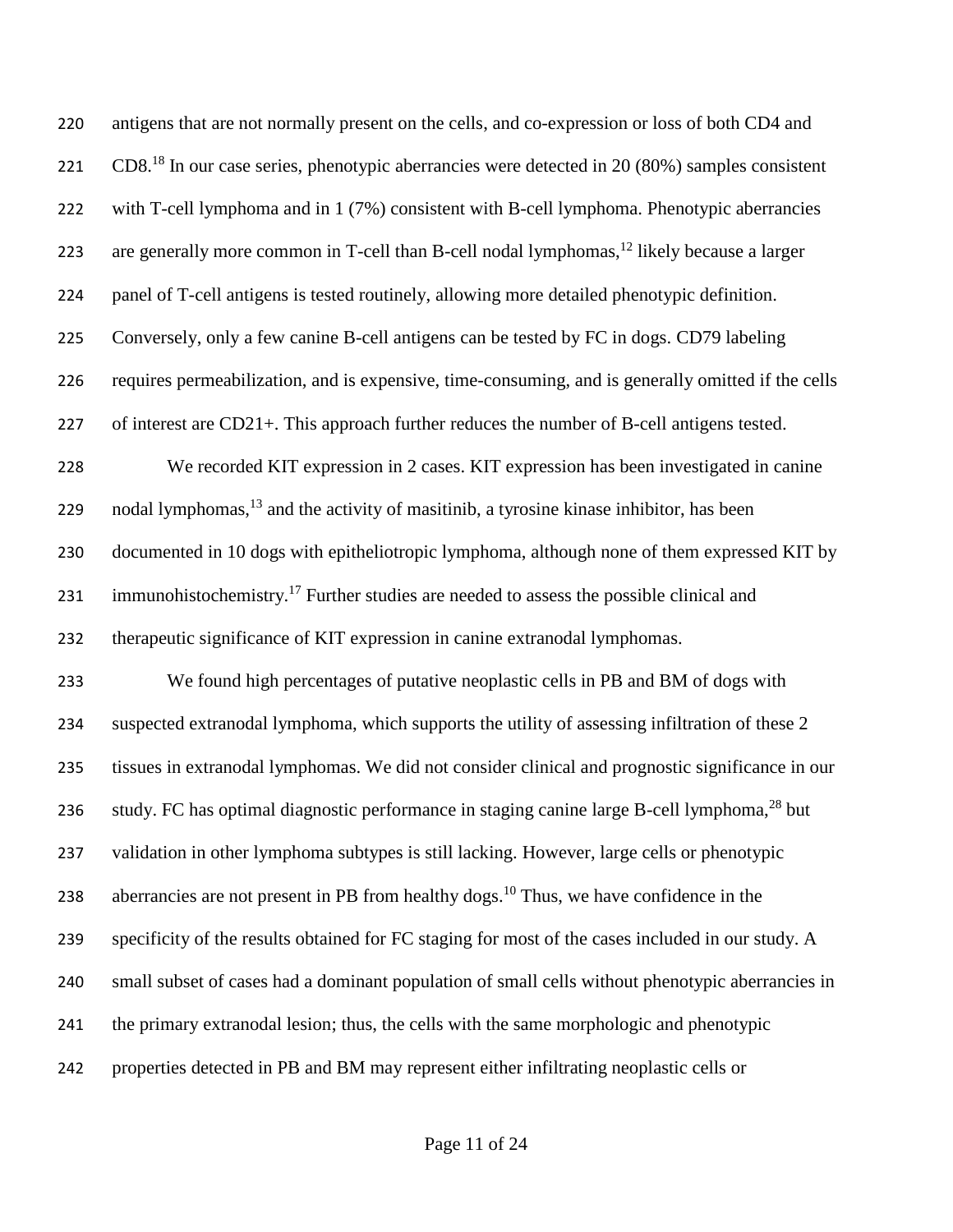normal/reactive lymphocytes, or both. PCR for antigen receptor rearrangement would be informative in these cases.

 The retrospective nature of our study is a major limitation. Sampling procedures differed among veterinarians, influencing the diagnostic yield of cells. The antibody panel applied also varied in our dataset. In particular, the reduced number of cases tested for MHC II expression prevented us from deriving any information on this marker, which has been associated with a worse prognosis in dogs with nodal B-cell and CD4+ CD8– T-cell lymphomas if not 250 expressed.<sup>9,26</sup> Finally, histopathology was performed in only a small number of cases; therefore, we could not assess if FC features differed among different lymphoma histotypes. Further studies are needed to compare FC results and histologic diagnoses in a large case series, in order to assess the diagnostic utility of FC in discriminating lymphomas from non-neoplastic lymphoid lesions.

 FC can assist in the diagnostic workup in dogs with suspected extranodal lymphoma, despite the high percentage of non-diagnostic samples. Neoplastic cells may be distinguishable from normal residual lymphocytes by FC, facilitating staging procedures and quantification of infiltrating cells in PB and BM samples. We recommend the concomitant use of histopathology and FC. The advantages of FC are the short turnaround time (results are available the same day of sample delivery to the laboratory), the less invasive nature of sampling, and more comprehensive immunophenotyping; histopathology may provide a definitive diagnosis of lymphoma that includes architectural characterization and epitheliotropism of the neoplastic cells, but has a longer turnaround time.

#### **Declaration of conflicting interests**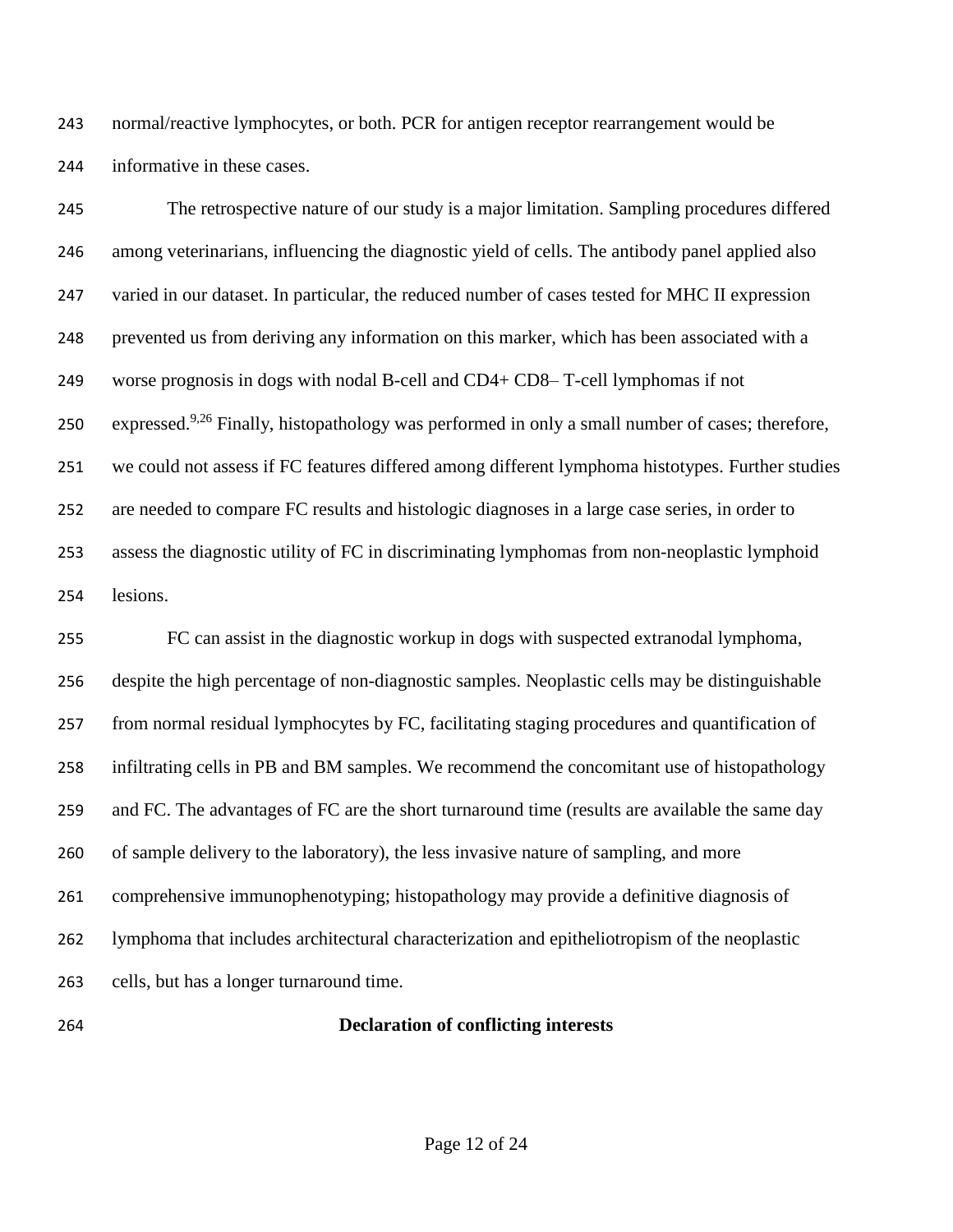| 265 | The authors declared no potential conflicts of interest with respect to the research, authorship,  |
|-----|----------------------------------------------------------------------------------------------------|
| 266 | and/or publication of this article.                                                                |
| 267 | <b>Funding</b>                                                                                     |
| 268 | The authors received no financial support for the research, authorship, and/or publication of this |
| 269 | article.                                                                                           |
| 270 | <b>References</b>                                                                                  |
| 271 | 1. Aresu L, et al. Minimal residual disease detection by flow cytometry and PARR in lymph          |
| 272 | node, peripheral blood and bone marrow, following treatment of dogs with diffuse large             |
| 273 | B-cell lymphoma. Vet J 2014;200:318-324.                                                           |
| 274 | 2. Aresu L, et al. Canine indolent and aggressive lymphoma: clinical spectrum with histologic      |
| 275 | correlation. Vet Comp Oncol 2015;13:348-362.                                                       |
| 276 | 3. Cannon CR, Richardson D. Value of flow cytometry with fine needle aspiration biopsy in          |
| 277 | patients with head and neck lymphoma. Otolaryngol Head Neck Surg 2000;123:696-699.                 |
| 278 | 4. Chan CM, et al. Clinical outcome and prognosis of dogs with histopathological features          |
| 279 | consistent with epitheliotropic lymphoma: a retrospective study of 148 cases (2003–                |
| 280 | 2015). Vet Dermatol 2018:29:154-e59.                                                               |
| 281 | 5. Comazzi S, et al. Effects of pre-analytical variables on flow-cytometric diagnosis of canine    |
| 282 | lymphoma: a retrospective study (2009–2015). Vet J 2018;232:65–69.                                 |
| 283 | 6. Comazzi S, Gelain ME. Use of flow cytometric immunophenotyping to refine the cytological        |
| 284 | diagnosis of canine lymphoma. Vet J 2011;188:149-155.                                              |
| 285 | 7. Day MJ. Immunophenotypic characterization of cutaneous lymphoid neoplasia in the dog and        |
| 286 | cat. J Comp Pathol 1995;112:79-96.                                                                 |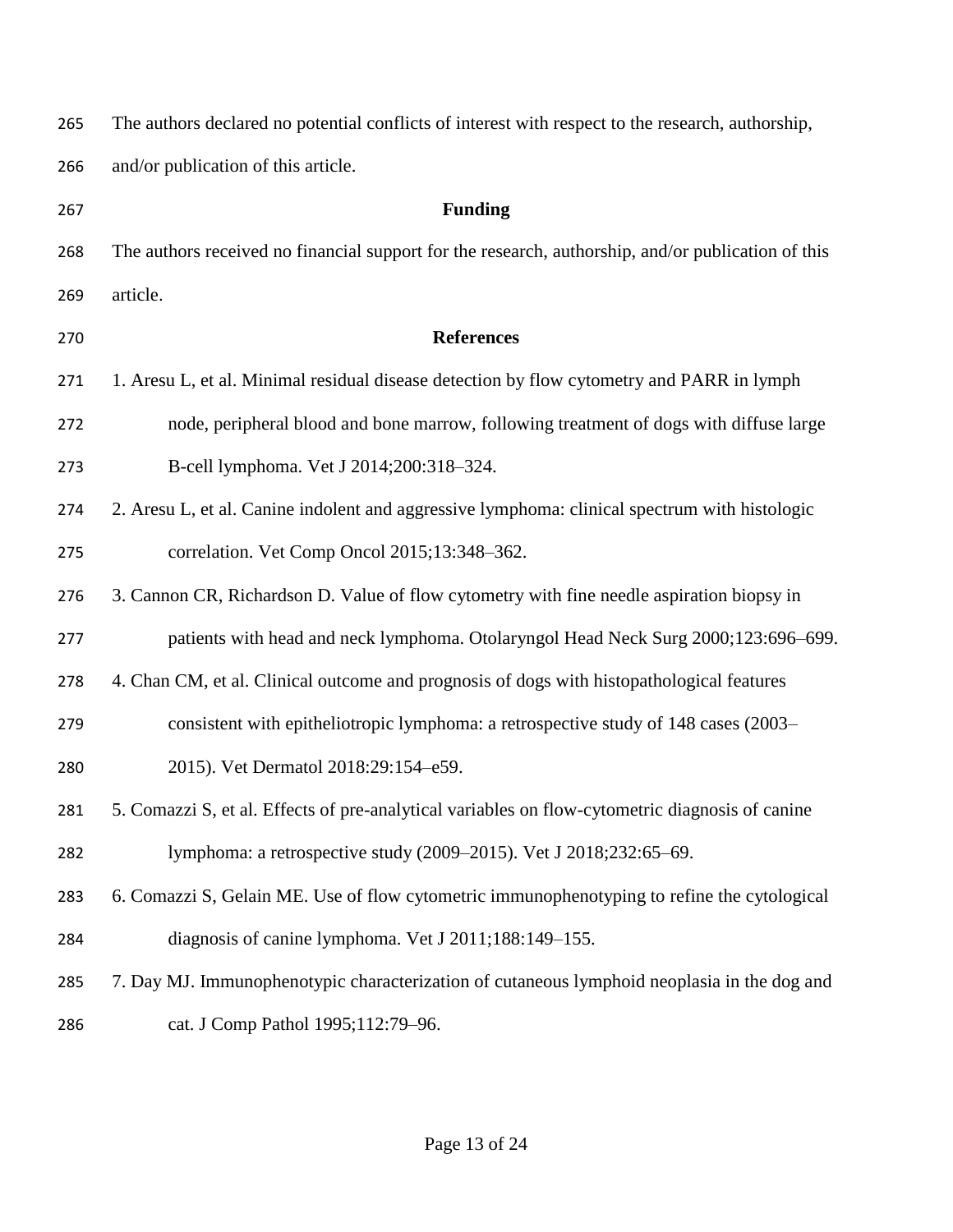| 287 | 8. De Mello Souza CH, et al. Immunohistochemical detection of retinoid receptors in tumors           |
|-----|------------------------------------------------------------------------------------------------------|
| 288 | from 30 dogs diagnosed with cutaneous lymphoma. J Vet Intern Med 2010;24:1112-                       |
| 289 | 1117.                                                                                                |
| 290 | 9. Deravi N, et al. Specific immunotypes of canine T-cell lymphoma are associated with               |
| 291 | different outcomes. Vet Immunol Immunopathol 2017;191:5-13.                                          |
| 292 | 10. Faldyna M, et al. Lymphocyte subsets in peripheral blood of dogs-a flow cytometric study.        |
| 293 | Vet Immunol Immunopathol 2001;82:23-37.                                                              |
| 294 | 11. Foglia Manzillo V, et al. Extranodal gamma-delta T-cell lymphoma in a dog with                   |
| 295 | leishmaniasis. Vet Clin Pathol 2008;37:298-301.                                                      |
| 296 | 12. Gelain ME, et al. Aberrant phenotypes and quantitative antigen expression in different           |
| 297 | subtypes of canine lymphoma by flow cytometry. Vet Immunol Immunopathol                              |
| 298 | 2008;121:179-188.                                                                                    |
| 299 | 13. Giantin M, et al. Evaluation of tyrosine-kinase receptor c-kit mutations, mRNA and protein       |
| 300 | expression in canine lymphoma: might c-kit represent a therapeutic target? Vet Immunol               |
| 301 | Immunopathol 2013;154:153-159.                                                                       |
| 302 | 14. Guzera M, et al. The use of flow cytometry for immunophenotyping lymphoproliferative             |
| 303 | disorders in cats: a retrospective study of 19 cases. Vet Comp Oncol 2016;14:40–51.                  |
| 304 | 15. Harris LJ, et al. Clinicopathologic features of lingual canine T-zone lymphoma. Vet Comp         |
| 305 | Oncol 2018;16:131-139.                                                                               |
| 306 | 16. Hirose N, et al. A retrospective histopathological survey on canine and feline liver diseases at |
| 307 | the University of Tokyo between 2006 and 2012. J Vet Med Sci 2014;76:1015-1020.                      |
| 308 | 17. Holtermann N, et al. Masitinib monotherapy in canine epitheliotropic lymphoma. Vet Comp          |
| 309 | Oncol 2016;14:127-135.                                                                               |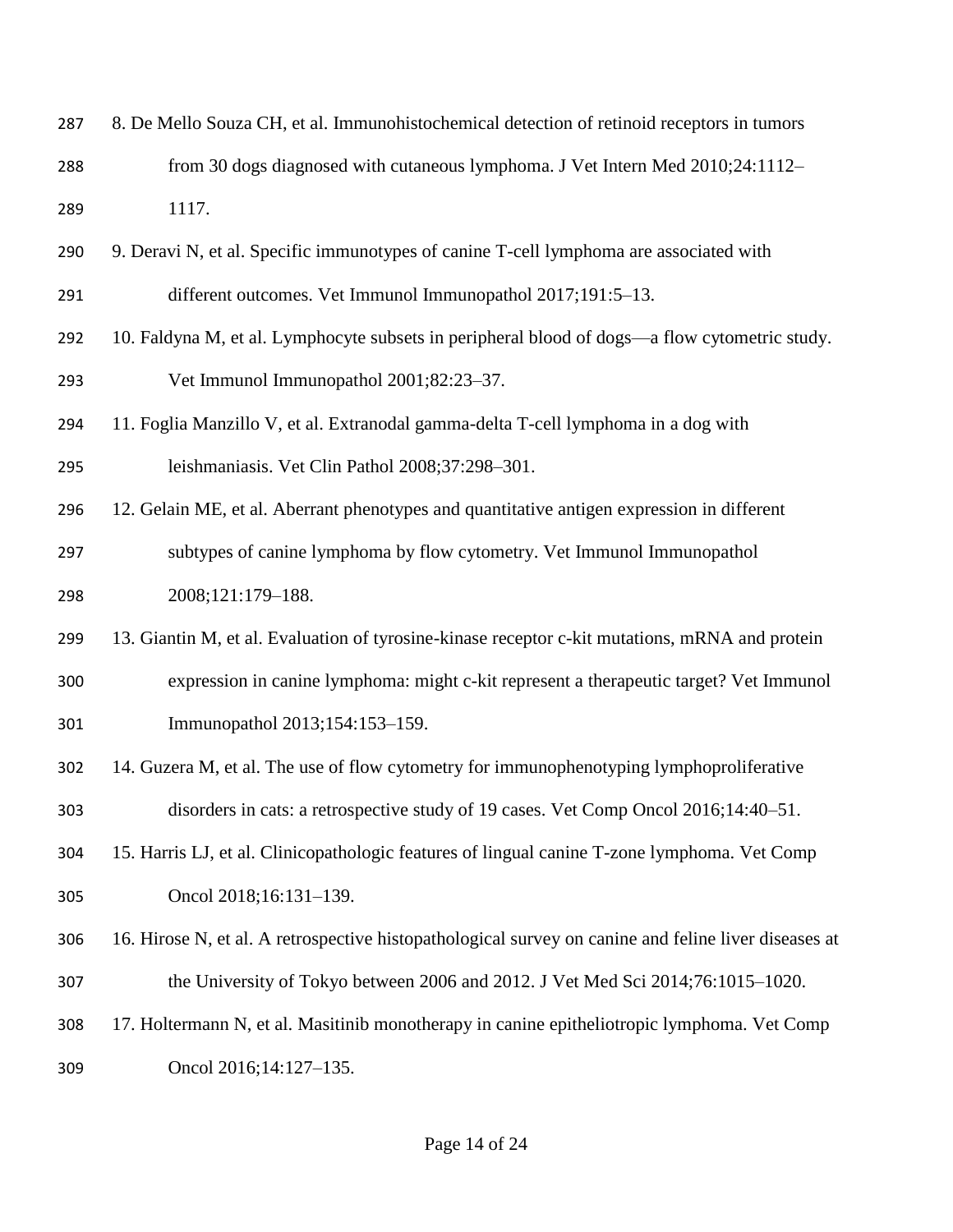flow cytometric approach. Am J Clin Pathol 2001;116:512–526. 19. Jaso J, et al. CD5-positive mucosa-associated lymphoid tissue (MALT) lymphoma: a clinicopathologic study of 14 cases. Hum Pathol 2012;43:1436–1443. 20. Joetzke AE, et al. Flow cytometric evaluation of peripheral blood and bone marrow and fine- needle aspirate samples from multiple sites in dogs with multicentric lymphoma. Am J Vet Res 2012;73:884–893. 21. Marconato L, et al. Assessment of bone marrow infiltration diagnosed by flow cytometry in canine large B-cell lymphoma: prognostic significance and proposal of a cut-off value. Vet J 2013;197:776–781. 22. Martini V, et al. Flow-cytometric detection of phenotypic aberrancies in canine small clear cell lymphoma. Vet Comp Oncol 2015;13:281–287. 23. Martini V, et al. Flow cytometry for feline lymphoma: a retrospective study regarding pre- analytical factors possibly affecting the quality of samples. J Feline Med Surg 2018;20:494–501. 24. Moore PF, et al. Canine epitheliotropic cutaneous T-cell lymphoma: an investigation of T- cell receptor immunophenotype, lesion topography and molecular clonality. Vet Dermatol 2009;20:569–576. 25. Poggi A, et al. Prognostic significance of Ki67 evaluated by flow cytometry in dogs with high grade B-cell lymphoma. Vet Comp Oncol 2017;15:431–440. 26. Rao S, et al. Class II major histocompatibility complex expression and cell size independently predict survival in canine B-cell lymphoma. J Vet Intern Med 2011;25:1097–1105.

18. Jamal S, et al. Immunophenotypic analysis of peripheral T-cell neoplasms. A multiparameter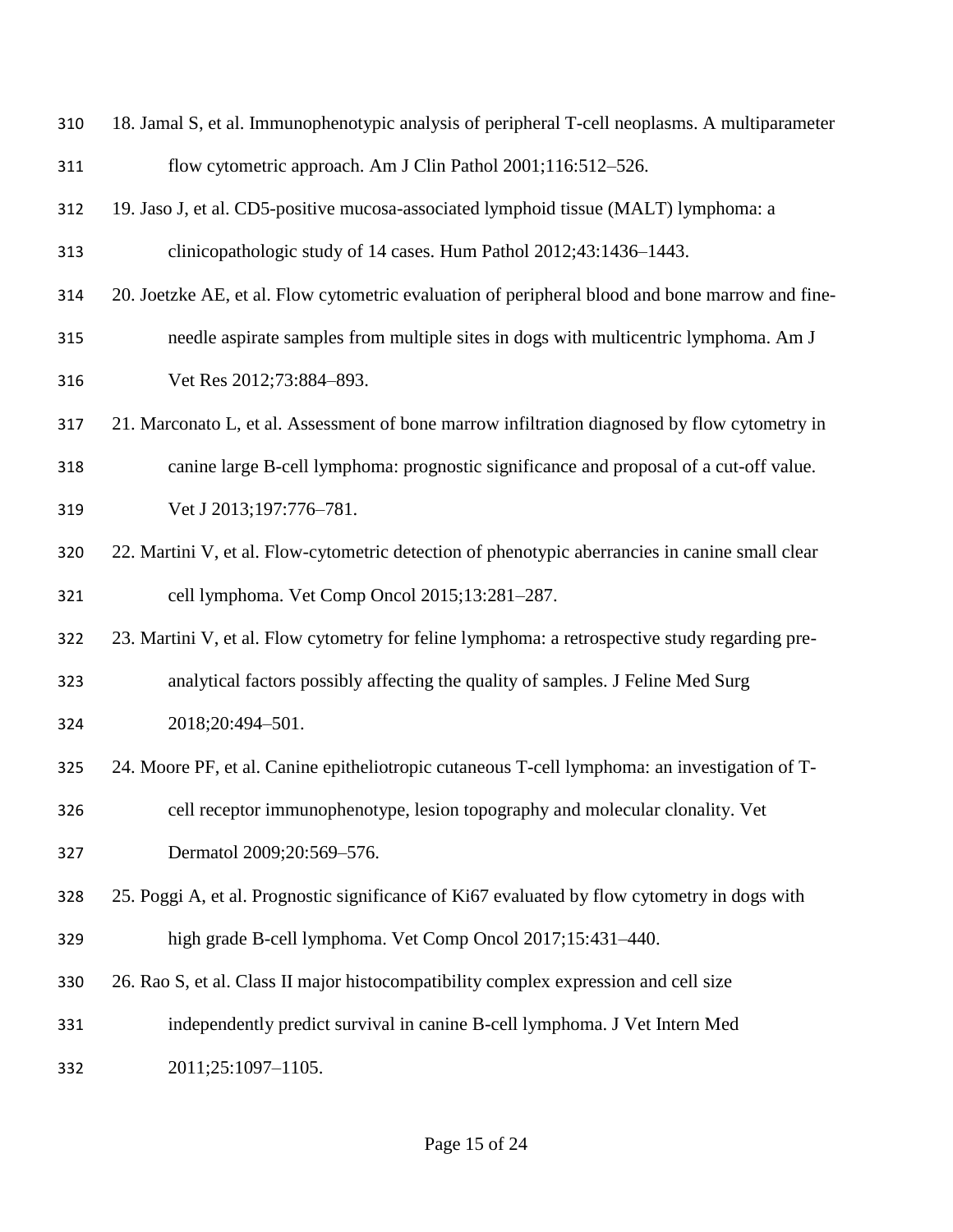| 333 | 27. Reggeti F, Bienzle D. Flow cytometry in veterinary oncology. Vet Pathol 2011;48:223-235.    |
|-----|-------------------------------------------------------------------------------------------------|
| 334 | 28. Riondato F, et al. Analytical and diagnostic validation of a flow cytometric strategy to    |
| 335 | quantify blood and marrow infiltration in dogs with large B-cell lymphoma. Cytometry B          |
| 336 | Clin Cytom 2016;90:525-530.                                                                     |
| 337 | 29. Riondato F, et al. Identification of peripheral blood involvement in dogs with large B-cell |
| 338 | lymphoma: comparison of different methods. Res Vet Sci 2017;115:288-293.                        |
| 339 | 30. Rout ED, Avery PR. Lymphoid neoplasia. Correlation between morphology and flow              |
| 340 | cytometry. Vet Clin North Am Small Anim Pract 2017;47:53-70.                                    |
| 341 | 31. Rütgen B, et al. Cutaneous T-cell lymphoma—Sézary syndrome in a Boxer. Vet Clin Pathol      |
| 342 | 2016;45:172-178.                                                                                |
| 343 | 32. Schniederjan SD, Osunkoya AO. Lymphoid neoplasms of the urinary tract and male genital      |
| 344 | organs: a clinicopathological study of 40 cases. Mod Pathol 2009;22:1057-1065.                  |
| 345 | 33. Seelig DM, et al. Canine T-zone lymphoma: unique immunophenotypic features, outcome         |
| 346 | and population characteristics. J Vet Intern Med 2014;28:878-886.                               |
| 347 | 34. Stacchini A, et al. Extranodal lymphoproliferative processes and flow cytometry. Acta Cytol |
| 348 | 2016;60:315-325.                                                                                |
| 349 | 35. Tarrant JM. The role of flow cytometry in companion animal diagnostic medicine. Vet J       |
| 350 | 2005;170:278-288.                                                                               |
| 351 | 36. Valli VE, et al. Canine lymphomas: association of classification type, disease stage, tumor |
| 352 | subtype, mitotic rate, and treatment with survival. Vet Pathol 2013;50:738–748.                 |
| 353 | 37. Yu JB, et al. Identification of immunophenotypic subtypes with different prognoses in       |
| 354 | extranodal natural killer/T-cell lymphoma, nasal type. Hum Pathol 2014;45:2255-2262.            |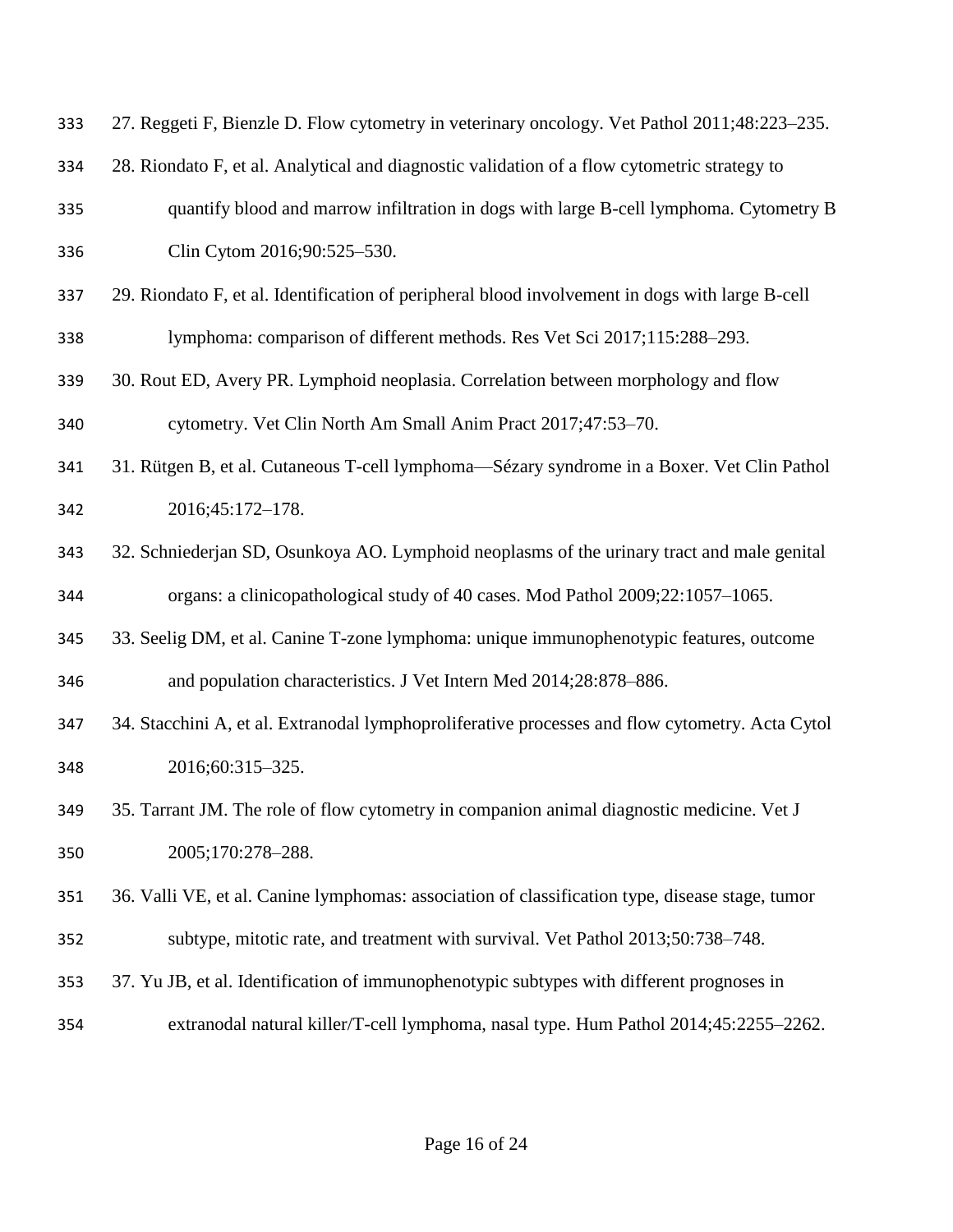- 38. Zeppa P, et al. Fine needle aspiration cytology and flow cytometry immunophenotyping of
- non-Hodgkin lymphoma: can we do better? Cytopathology 2010;21:300–310.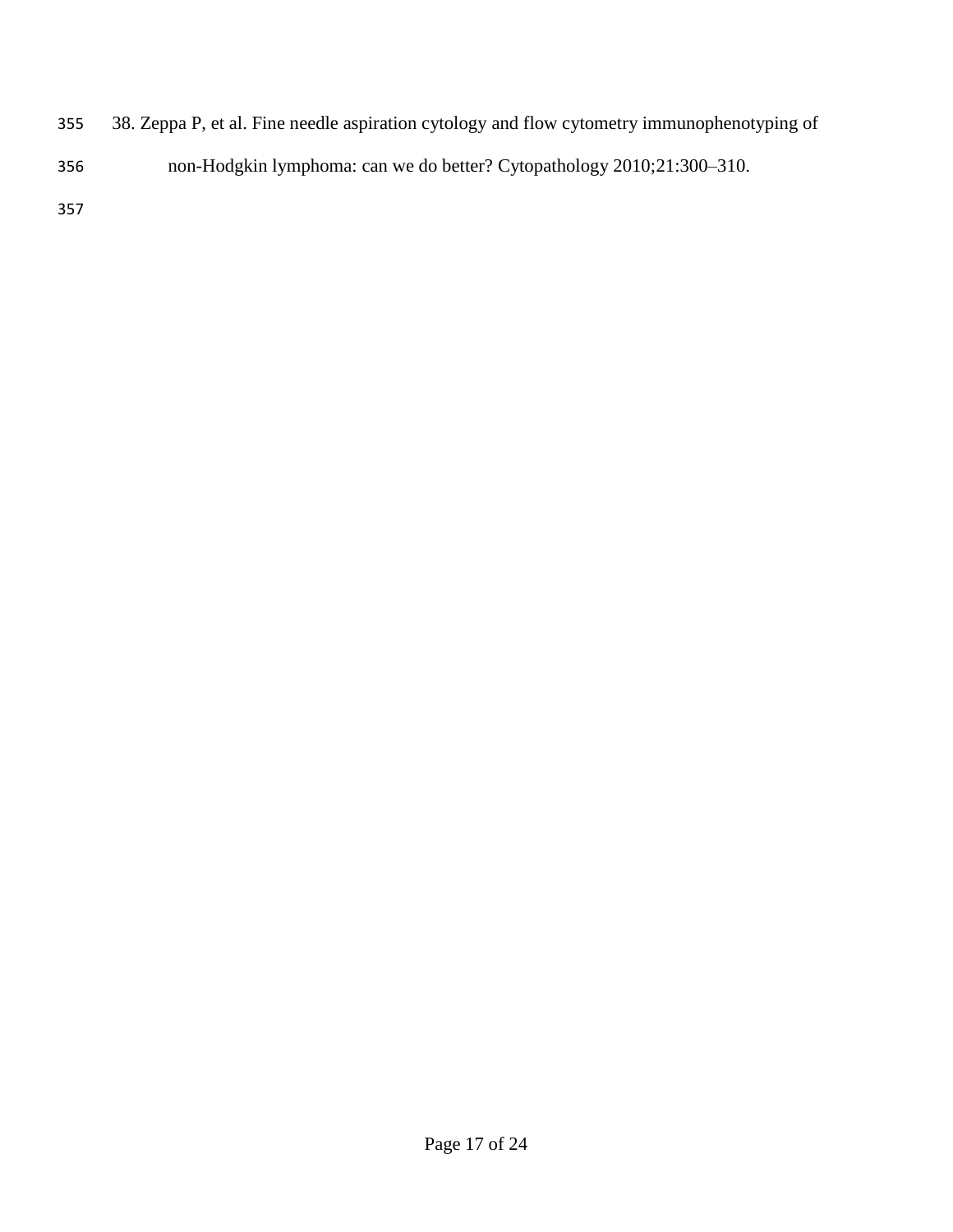# 358 **Table 1.** Antibodies used for flow cytometric immunophenotyping of suspected canine

| 359 | lymphoma samples. |  |
|-----|-------------------|--|
|-----|-------------------|--|

| Target          | Antibody        |                             |                                |
|-----------------|-----------------|-----------------------------|--------------------------------|
| molecule        | clone           | Source                      | Specificity                    |
| CD45            | YKIX716.13      | Serotec, Oxford, UK         | All leukocytes                 |
| CD3             | CA17.2A12       | Serotec                     | T cells                        |
| CD <sub>5</sub> | YKIX322.3       | Serotec                     | T cells                        |
| CycD3           | $CD3-12$        | Serotec                     | T cells                        |
| CD <sub>4</sub> | YKIX302.9       | Serotec                     | T-helper cells and neutrophils |
| CD <sub>8</sub> | YCATE55.9       | Serotec                     | T-cytotoxic cells              |
| CD21            | CA2.1D6         | Serotec                     | Mature B cells                 |
| CD79a           | <b>HM57</b>     | Serotec                     | <b>B</b> cells                 |
| CD79b           | AT107-2         | Serotec                     | <b>B</b> cells                 |
| CD34            | 1H <sub>6</sub> | BD Pharmingen, San Josè, CA | Precursors                     |
| MHC II          | YKIX334.2       | Serotec                     | Lymphocytes, monocytes         |
| CD117           | ACK45           | <b>BD</b> Pharmingen        | Precursors and mast cells      |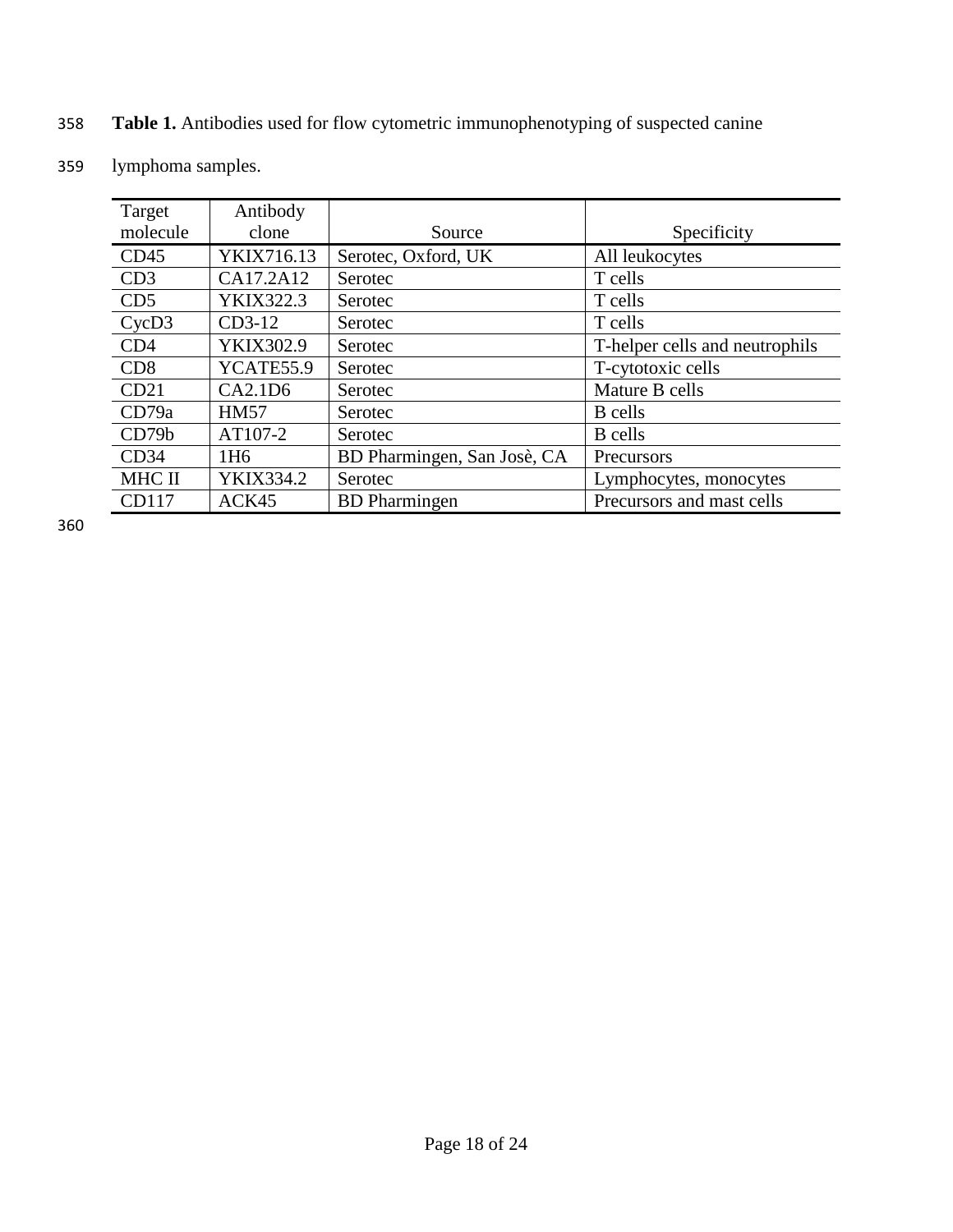|            | Lymphoma phenotype                                                                            |         |        |       |       |        |           |  |  |  |  |  |  |  |
|------------|-----------------------------------------------------------------------------------------------|---------|--------|-------|-------|--------|-----------|--|--|--|--|--|--|--|
|            |                                                                                               | T cell  |        |       |       |        |           |  |  |  |  |  |  |  |
|            | $CD45+CD4-CD8+$<br>$CD45+CD4+CD8+$<br>$CD45-$<br>$CD45+CD4+CD8-$<br>$CD45+CD4-CD8-$<br>B cell |         |        |       |       |        |           |  |  |  |  |  |  |  |
| Nodal      | 550 (74)                                                                                      | 82(11)  | 21(3)  |       | 22(3) | 63(9)  | 743 (100) |  |  |  |  |  |  |  |
| Extranodal | 8 (29)                                                                                        | (4)     | 9 (32) | 0(0)  | (25)  | 3 (11) | 28 (100)  |  |  |  |  |  |  |  |
| Total      | 558 (72)                                                                                      | 83 (11) | 30(4)  | 5 (1) | 29(4) | 66(9)  | 771 (100) |  |  |  |  |  |  |  |

361 **Table 2**. Flow cytometric immunophenotype of 771 dogs with nodal or suspected extranodal lymphoma.

362 Numbers in parentheses are percentages.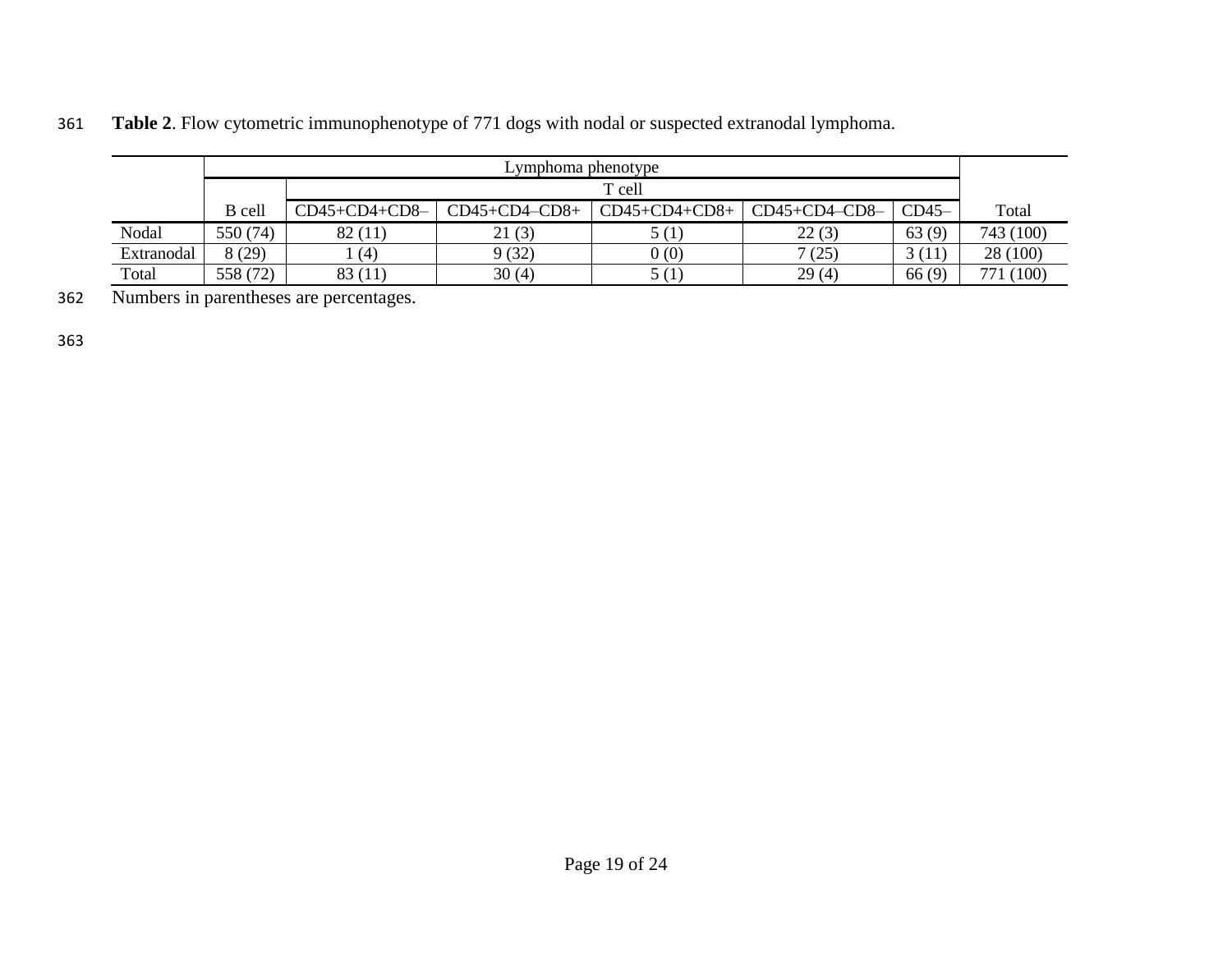# 364 **Table 3.** Flow cytometric features of the dominant lymphoid population in extranodal lesions compatible with lymphoma from 39

### 365 dogs.

|                 |             |       | Dominant        |                          |                          |                          |                          |                          |                          |                          |                          |           |                          |                 | PB<br>lymphocyte    |                          | Putative<br>infiltration<br>(% ) |  |
|-----------------|-------------|-------|-----------------|--------------------------|--------------------------|--------------------------|--------------------------|--------------------------|--------------------------|--------------------------|--------------------------|-----------|--------------------------|-----------------|---------------------|--------------------------|----------------------------------|--|
| Case            |             | Cell  | population      |                          |                          |                          |                          |                          |                          | CD79(a)                  |                          |           |                          |                 | count               |                          |                                  |  |
| ID              | Lesion site | size  | (% )            | CD45                     | CD3                      | CD <sub>5</sub>          | CD4                      | CD8                      | CD21                     | or b)                    | CD34                     | MHC II    | KIT                      | CycD3           | $(\times 10^9$ /L)  | <b>PB</b>                | <b>BM</b>                        |  |
| -1              | Skin        | Large | 63              | $+$                      | $^{+}$                   | $\overline{\phantom{0}}$ | $\equiv$                 |                          | $\overline{\phantom{0}}$ | $\equiv$                 | <b>ND</b>                | <b>ND</b> | <b>ND</b>                | <b>ND</b>       | 4.3                 | $\equiv$                 | $=$                              |  |
| $2*$            | Skin        | Large | 89              | $+$                      | $\equiv$                 | $^{+}$                   | $\equiv$                 | $\overline{\phantom{m}}$ | $\overline{\phantom{0}}$ | <b>ND</b>                | $\equiv$                 | <b>ND</b> | $=$                      | <b>ND</b>       | 1.1                 | $\overline{\phantom{m}}$ | $\equiv$                         |  |
| $3*$            | Skin        | Small | 69              | $+$                      | $\overline{\phantom{0}}$ | $^{+}$                   | $\equiv$                 | $\equiv$                 | $\equiv$                 | <b>ND</b>                | <b>ND</b>                | <b>ND</b> | <b>ND</b>                | <b>ND</b>       | $\overline{0.8}$    | $\overline{4}$           | $\overline{\phantom{m}}$         |  |
| $\overline{4}$  | Skin        | Small | 98              | $+$                      | $+$                      | $^{+}$                   | $\equiv$                 | $\overline{\phantom{m}}$ | $\equiv$                 | <b>ND</b>                | <b>ND</b>                | <b>ND</b> | $\overline{\phantom{m}}$ | <b>ND</b>       | $7.6+$              | 30                       | 45                               |  |
| 5               | Skin        | Large | 80              | $+$                      | $^{+}$                   | $\equiv$                 | $\equiv$                 | $\sim$                   | $\overline{\phantom{0}}$ | ND                       | $\equiv$                 | <b>ND</b> | <b>ND</b>                | <b>ND</b>       | <b>ND</b>           | <b>ND</b>                | <b>ND</b>                        |  |
| 6               | Skin        | Large | 93              | $+$                      | $+$                      | $\equiv$                 | $\overline{\phantom{m}}$ | $\frac{1}{2}$            | $\equiv$                 | ND                       | $\equiv$                 | $+$       | $\equiv$                 | $\overline{ND}$ | $\overline{ND}$     | <b>ND</b>                | <b>ND</b>                        |  |
| $7\phantom{.0}$ | Skin        | Large | $\overline{70}$ | $+$                      | $\equiv$                 | $\equiv$                 | $\overline{\phantom{m}}$ | $\frac{1}{2}$            | $\equiv$                 | $\frac{1}{2}$            | $\equiv$                 | $+$       | <b>ND</b>                |                 | <b>ND</b>           | <b>ND</b>                | <b>ND</b>                        |  |
| 8               | Skin        | Small | 87              | $^{+}$                   | $\equiv$                 | $\overline{\phantom{0}}$ | $\overline{\phantom{m}}$ | $+$                      | $\overline{\phantom{0}}$ | <b>ND</b>                | <b>ND</b>                | <b>ND</b> | $=$                      | <b>ND</b>       | 1.2                 | $\equiv$                 | <b>ND</b>                        |  |
| $9*$            | Skin        | Large | 91              | $+$                      | $+$                      | $^{+}$                   | $\overline{\phantom{m}}$ | $+$                      | $\overline{\phantom{0}}$ | <b>ND</b>                | <b>ND</b>                | <b>ND</b> | <b>ND</b>                | <b>ND</b>       | 0.7                 | 5                        |                                  |  |
| 10              | Skin        | Small | 64              | $+$                      | <b>ND</b>                | $^{+}$                   | $\equiv$                 | $+$                      | $\overline{\phantom{0}}$ | ND                       | <b>ND</b>                | <b>ND</b> | <b>ND</b>                | <b>ND</b>       | <b>ND</b>           | <b>ND</b>                | ND                               |  |
| $11*$           | Skin        | Large | $\overline{87}$ | $+$                      | <b>ND</b>                | $\equiv$                 | $\overline{\phantom{m}}$ | $+$                      | $\overline{\phantom{0}}$ | <b>ND</b>                | <b>ND</b>                | <b>ND</b> | $\equiv$                 | <b>ND</b>       | 1.3                 | $\overline{\phantom{m}}$ | $\equiv$                         |  |
| $12*$           | Skin        | Small | 64              | $+$                      | <b>ND</b>                | $=$                      | $\frac{1}{2}$            | $+$                      | $\overline{\phantom{0}}$ | <b>ND</b>                | <b>ND</b>                | <b>ND</b> | <b>ND</b>                | <b>ND</b>       | $\overline{2.1}$    | $\equiv$                 | $\overline{\phantom{m}}$         |  |
| 13              | Skin        | Small | $\overline{71}$ | $+$                      | $\equiv$                 | $=$                      | $\frac{1}{2}$            | $\qquad \qquad -$        | $^{+}$                   | $\qquad \qquad +$        | $=$                      | <b>ND</b> | $^{+}$                   | <b>ND</b>       | $50.4\dagger$       | 30                       | ND                               |  |
| 14              | Skin        | Small | 81              | $+$                      | <b>ND</b>                | $=$                      | $\frac{1}{2}$            | $\frac{1}{2}$            | $^{+}$                   | $\! + \!\!\!\!$          | $=$                      | <b>ND</b> | <b>ND</b>                | $\equiv$        | 0.7                 | $\overline{4}$           | <b>ND</b>                        |  |
| 15              | Skin        | Large | 99              | $+$                      | <b>ND</b>                | $\equiv$                 | <b>ND</b>                | <b>ND</b>                | $^{+}$                   | <b>ND</b>                | $=$                      | $+$       | <b>ND</b>                | <b>ND</b>       | <b>ND</b>           | <b>ND</b>                | <b>ND</b>                        |  |
| 16              | Skin        | Large | 99              | $^{+}$                   | $\equiv$                 | $=$                      | $\equiv$                 | $\qquad \qquad -$        | $^{+}$                   | <b>ND</b>                | $=$                      | <b>ND</b> | <b>ND</b>                | <b>ND</b>       | 1.7                 | $\overline{2}$           | 3                                |  |
| 17              | Liver       | Large | 82              | $+$                      | <b>ND</b>                | $\equiv$                 | $\frac{1}{2}$            | $\frac{1}{2}$            | $^{+}$                   | <b>ND</b>                | $\equiv$                 | <b>ND</b> | <b>ND</b>                | <b>ND</b>       | $85.2$ <sup>+</sup> | 79                       | <b>ND</b>                        |  |
| 18              | Liver       | Large | 88              | $+$                      | <b>ND</b>                | <b>ND</b>                | $\equiv$                 | <b>ND</b>                | $^{+}$                   | ND                       | $\equiv$                 | $+$       | <b>ND</b>                | <b>ND</b>       | 0.9                 | $\overline{\phantom{0}}$ | <b>ND</b>                        |  |
| 19              | Liver       | Large | 81              | $+$                      | $\equiv$                 | $\equiv$                 | $\equiv$                 | $\frac{1}{2}$            | $^{+}$                   | $+$                      | $\overline{\phantom{m}}$ | <b>ND</b> | <b>ND</b>                | <b>ND</b>       | 1.1                 | $\overline{\phantom{m}}$ | $\overline{\phantom{m}}$         |  |
| 20              | Liver       | Large | 86              | $+$                      | <b>ND</b>                | $\equiv$                 | <b>ND</b>                | <b>ND</b>                | $^{+}$                   | ND                       | $\equiv$                 | <b>ND</b> | <b>ND</b>                | <b>ND</b>       | 1.9                 | $\mathbf{1}$             | 2                                |  |
| $\overline{21}$ | Liver       | Large | 94              | $+$                      | $\equiv$                 | $=$                      | $\equiv$                 | $\equiv$                 | $^{+}$                   | $\qquad \qquad +$        | $=$                      | <b>ND</b> | <b>ND</b>                | <b>ND</b>       | $\overline{ND}$     | <b>ND</b>                | <b>ND</b>                        |  |
| $\overline{22}$ | Liver       | Large | 80              | $^{+}$                   | $^{+}$                   | $=$                      | $\equiv$                 | $+$                      | <b>ND</b>                | <b>ND</b>                | $\equiv$                 | <b>ND</b> | <b>ND</b>                | <b>ND</b>       | $\overline{ND}$     | <b>ND</b>                | <b>ND</b>                        |  |
| 23              | Liver       | Large | 85              | $^{+}$                   |                          | $\overline{\phantom{0}}$ | $\overline{\phantom{m}}$ | $+$                      | $\overline{\phantom{0}}$ | $\equiv$                 | <b>ND</b>                | <b>ND</b> | <b>ND</b>                | <b>ND</b>       | 0.8                 | 17                       | 36                               |  |
| 24              | Liver       | Small | 76              | $+$                      | $+$                      | $^{+}$                   | $+$                      | $\equiv$                 | $\equiv$                 | <b>ND</b>                | $=$                      | <b>ND</b> | <b>ND</b>                | <b>ND</b>       | $6.2\dagger$        | 23                       | <b>ND</b>                        |  |
| 25              | Liver       | Large | 78              | $^{+}$                   | $=$                      | $^{+}$                   | $\equiv$                 | $\overline{\phantom{0}}$ | $\overline{\phantom{0}}$ | $\overline{\phantom{0}}$ | $=$                      | <b>ND</b> | <b>ND</b>                | <b>ND</b>       | 1.5                 | $\overline{\phantom{0}}$ |                                  |  |
| $26*$           | Tongue      | Small | $\overline{87}$ | $\overline{\phantom{0}}$ | $^{+}$                   | $^{+}$                   | $+$                      | $\overline{\phantom{m}}$ | $^{+}$                   | $\overline{\phantom{0}}$ | $\equiv$                 | <b>ND</b> | <b>ND</b>                | <b>ND</b>       | 7.9†                | 70                       | <b>ND</b>                        |  |
| 27              | Tongue      | Small | 78              | $\overline{\phantom{0}}$ | $+$                      | $^{+}$                   | $\equiv$                 | $+$                      | $^{+}$                   | <b>ND</b>                | $\equiv$                 | <b>ND</b> | $=$                      | <b>ND</b>       | 1.3                 | $\overline{4}$           | $=$                              |  |
| 28              | Oral mucosa | Small | 64              | $=$                      | <b>ND</b>                | $^{+}$                   | <b>ND</b>                | <b>ND</b>                | $\equiv$                 | <b>ND</b>                | $=$                      | <b>ND</b> | <b>ND</b>                | <b>ND</b>       | 1.1                 | 16                       | 8                                |  |
| $29*$           | Lip         | Small | 97              | $+$                      | <b>ND</b>                | $^{+}$                   | $\overline{a}$           | $\equiv$                 | $\equiv$                 | <b>ND</b>                | <b>ND</b>                | <b>ND</b> | <b>ND</b>                | <b>ND</b>       | <b>ND</b>           | <b>ND</b>                | $\equiv$                         |  |
| 30              | Gum         | Small | 70              | $+$                      | $+$                      | $^{+}$                   | $\equiv$                 | $+$                      | $\overline{\phantom{0}}$ | ND                       | $=$                      | <b>ND</b> | <b>ND</b>                | <b>ND</b>       | 2.3                 | $\overline{2}$           | $\overline{c}$                   |  |
| 31              | Kidney      | Large | 89              | $+$                      | $\equiv$                 | $=$                      | $\equiv$                 | $\overline{\phantom{m}}$ | $^{+}$                   | $\! + \!\!\!\!$          | $=$                      | <b>ND</b> | $^{+}$                   | <b>ND</b>       | <b>ND</b>           | <b>ND</b>                | 28                               |  |
| $\overline{32}$ | Kidney      | Large | 96              | $+$                      | $\equiv$                 | $\equiv$                 | $\equiv$                 | $\equiv$                 | $^{+}$                   | $^{+}$                   | $\equiv$                 | <b>ND</b> | <b>ND</b>                | $\equiv$        | 1.5                 | $\equiv$                 | $\overline{\phantom{0}}$         |  |
| 33              | Kidney      | Large | 62              | $+$                      | <b>ND</b>                | $=$                      | <b>ND</b>                | $+$                      |                          | ND                       | <b>ND</b>                | <b>ND</b> | <b>ND</b>                | <b>ND</b>       | 2.2                 | $\equiv$                 | $\equiv$                         |  |